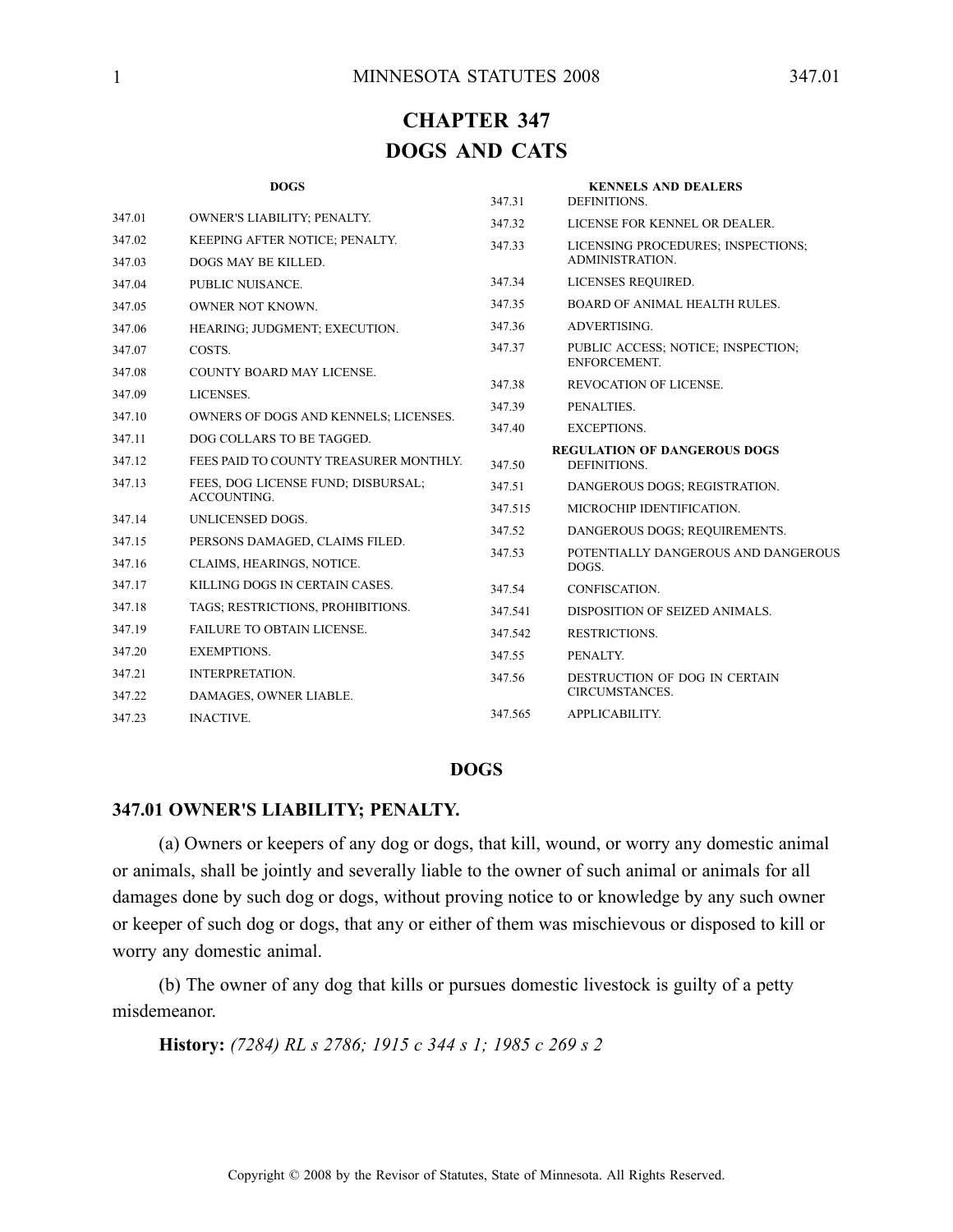#### **347.02 KEEPING AFTER NOTICE; PENALTY.**

Every person who shall keep or harbor <sup>a</sup> dog which has bitten any domestic animal, after having notice of such fact, shall pay <sup>a</sup> fine of \$5 for every day the person keeps, harbors, or permits such dog to remain on the person's premises thereafter.

**History:** *(7285) RL <sup>s</sup> 2787; 1986 <sup>c</sup> 444*

#### **347.03 DOGS MAY BE KILLED.**

Any owner or caretaker may kill any dog found chasing, injuring, or worrying sheep or other livestock or poultry owned by or in care of such owner or caretaker, on lands or premises owned or controlled by the owner or caretaker, and any owner or caretaker of sheep may kill any dog found on the owner's or caretaker's premises where sheep are kept, not under human restraint or control.

**History:** *(7286) RL <sup>s</sup> 2788; 1927 <sup>c</sup> 217 <sup>s</sup> 1; 1986 <sup>c</sup> 444*

# **347.04 PUBLIC NUISANCE.**

Any dog that habitually worries, chases, or molests teams or persons traveling peaceably on the public road is <sup>a</sup> public nuisance. Upon complaint in writing to <sup>a</sup> district court judge containing <sup>a</sup> description of the dog, including the name of the dog and its owner, or stating that the name or names are not known, and alleging that the dog is <sup>a</sup> public nuisance, the judge shall issue <sup>a</sup> summons, if the owner is known, commanding the owner to appear before the judge at <sup>a</sup> specified time, not less than six nor more than ten days from the date of the summons, to answer the complaint. The summons shall be served not less than six days before the day of the hearing in the same manner as other district court summonses.

History: (7287) RL s 2789; 1983 c 359 s 37; 1986 c 444; 1998 c 254 art 2 s 35; 2006 *<sup>c</sup> 260 art 5 <sup>s</sup> 8*

#### **347.05 OWNER NOT KNOWN.**

If it appears from the complaint that the owner is not known, ten days' posted notice, containing <sup>a</sup> description of the dog as given in the complaint, and stating that <sup>a</sup> complaint has been made, and the time and place of hearing on it, shall be given in the town where the judge presides.

**History:** *(7288) RL <sup>s</sup> 2790; 1983 <sup>c</sup> 359 <sup>s</sup> 38*

#### **347.06 HEARING; JUDGMENT; EXECUTION.**

The judge shall hear the evidence in the case. Upon finding that the dog is <sup>a</sup> public nuisance, the judge shall enter judgment accordingly, and shall order the appropriate public official to kill and dispose of the dog.

**History:** *(7289) RL <sup>s</sup> 2791; 1983 <sup>c</sup> 359 <sup>s</sup> 39; 1986 <sup>c</sup> 444; 2007 <sup>c</sup> 13 art 1 <sup>s</sup> 15*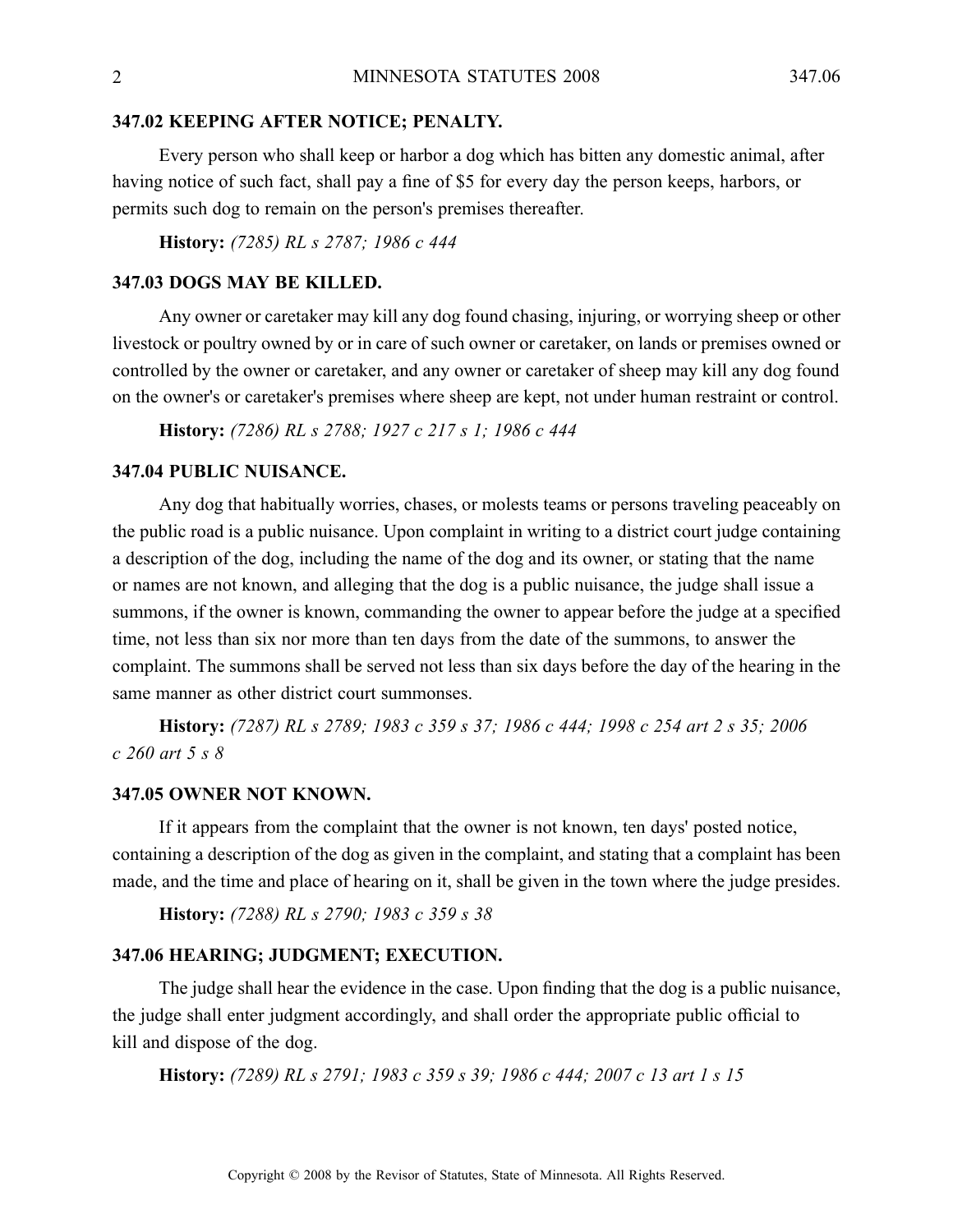# **347.07 COSTS.**

Costs in the first instance shall be paid by the complainant, but if the dog is adjudged <sup>a</sup> nuisance, and the owner is known, judgment shall be entered against the owner therefor.

**History:** *(7290) RL <sup>s</sup> 2792; 1986 <sup>c</sup> 444*

# **347.08 COUNTY BOARD MAY LICENSE.**

Subdivision 1. **Establishment of licensing system.** The board of county commissioners of any county is hereby authorized to establish <sup>a</sup> system of licensing and regulating the running at large of dogs, excep<sup>t</sup> in cities of the first class, and create <sup>a</sup> livestock indemnity fund to be handled and disbursed as hereinafter provided.

Before regulating and licensing, there must be filed with the county auditor <sup>a</sup> petition signed by at least 25 percen<sup>t</sup> of the persons actually engaged in raising livestock, including poultry, in the county, as shown by the assessors' records, requesting the board to establish such system. When the petition has been filed the board of county commissioners shall establish such system; or the board of county commissioners may, by <sup>a</sup> majority vote, on their own motion and without petition, establish such system. The board of county commissioners shall exclude from the operation of sections 347.08 to 347.21, statutory cities, second, third, and fourth class cities if such city has in operation <sup>a</sup> satisfactory law regulating dogs running at large.

Subd. 2. **Revocation of system.** At any time after such system has been in effect for <sup>a</sup> period of two years from the date of its establishment, it may be revoked by <sup>a</sup> majority vote of the board of county commissioners, but provided that before such revocation the board shall hold <sup>a</sup> public hearing and give at least ten days' notice of such hearing by publication in at least one newspaper published or circulating in the county.

**History:** *(7297-41) 1939 <sup>c</sup> 410 <sup>s</sup> 1; 1943 <sup>c</sup> 294 <sup>s</sup> 1; 1973 <sup>c</sup> 123 art 5 <sup>s</sup> 7*

#### **347.09 LICENSES.**

In every county in which sections 347.08 to 347.21 shall become operative every dog more than six months of age must have <sup>a</sup> license. The owner of any dog (the word "owner," when used in sections 347.08 to 347.21, in relation to property in, or possession of, dogs shall include every person who owns, harbors, or keeps <sup>a</sup> dog) shall, on or before February 1 each year, obtain <sup>a</sup> license for the dog, and shall pay for such license the fee prescribed by the county commissioners, which shall not be less than 50 cents nor more than \$1 for a male dog and not less than \$1 nor more than \$2 for <sup>a</sup> female dog; such payments to be made to the town, or city clerk or deputy. The application for such license shall be in such written form as prescribed by the county auditor, and shall state the name, sex, breed, age, color and marking of the dog for which the license is sought.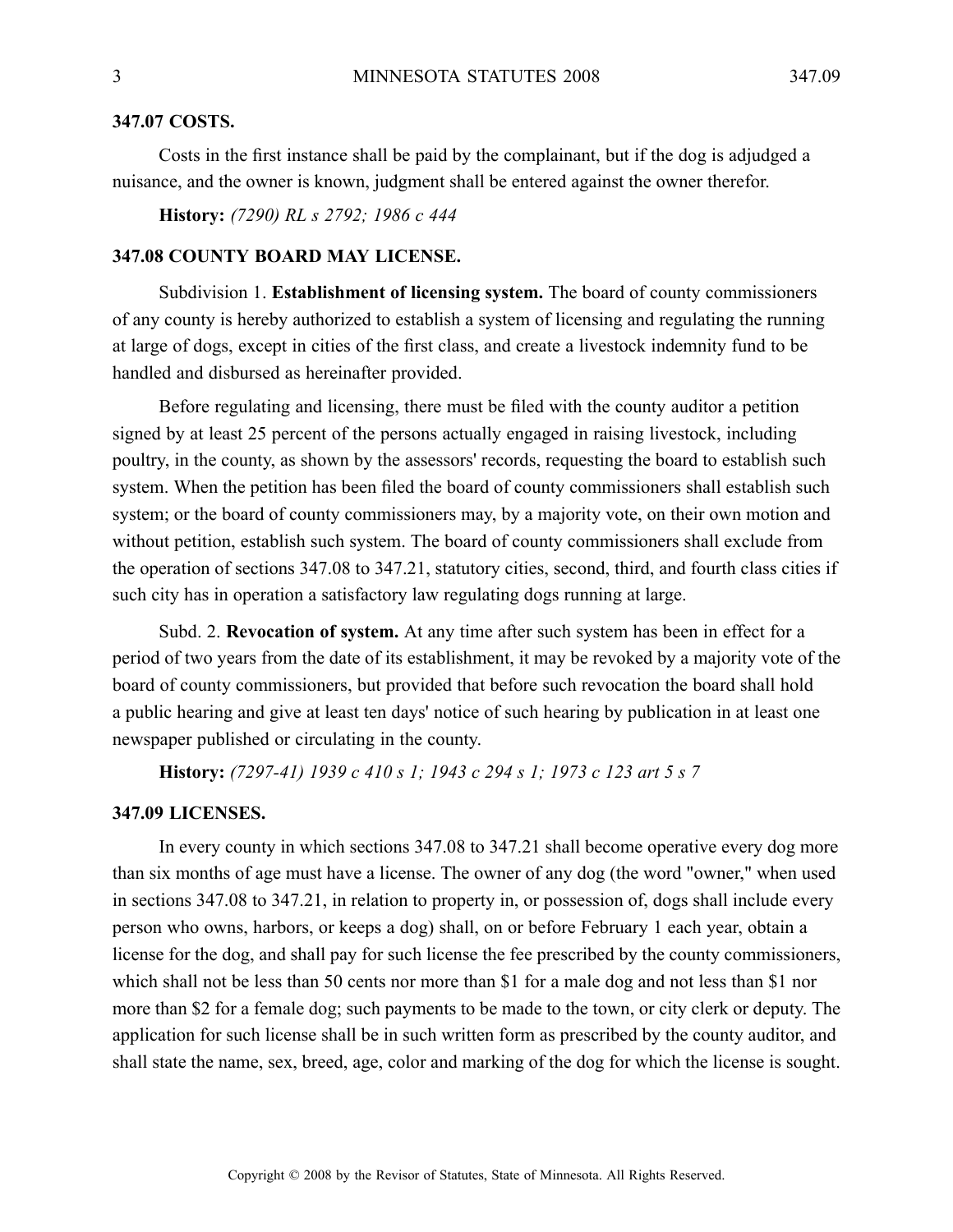The license year shall correspond to the calendar year. The sale or transfer of any licensed dog shall carry with it and transfer the license.

History: (7297-42) 1939 c 410 s 2; 1943 c 294 s 2; 1973 c 123 art 5 s 7; 1986 c 444

# **347.10 OWNERS OF DOGS AND KENNELS; LICENSES.**

The term "kennel" shall mean any establishment where dogs are kept for the purpose of breeding, sale or sporting purposes. Any person who keeps or operates <sup>a</sup> kennel may, in lieu of the license for each dog required by sections 347.08 to 347.21, apply to the town or city treasurer for <sup>a</sup> kennel license for the keeping or operating of such kennel. For such <sup>a</sup> kennel license the person shall pay <sup>a</sup> fee of \$10 for the license year. With the kennel license the clerk shall issue <sup>a</sup> number of metal tags equal to the number of dogs kept in the kennel. The tags shall be made in <sup>a</sup> form so that they may be readily distinguishable from the individual license tags for the same year. The licensee of <sup>a</sup> kennel shall at all times keep one of such tags attached to the collar of each dog over six months old kept under <sup>a</sup> kennel license. The tags may be transferred from one dog to another within the kennel whenever any dog is removed from the kennel. The clerk may appoint <sup>a</sup> deputy or deputies to issue such licenses. The clerk shall receive ten cents for each license issued, to be paid by the town out of the revenue fund.

A license shall be issued by the clerk or the clerk's deputy upon application being made therefor and upon payments made as herein provided. The license shall be in the form prescribed by the county auditor and shall be executed by the proper town, or city clerk or deputy. The license shall state the year for which it was issued, shall bear <sup>a</sup> serial number, the owner's name and address, and the name, sex, breed, and color of the dog licensed.

History: (7297-43) 1939 c 410 s 3; 1973 c 123 art 5 s 7; 1986 c 444; 1993 c 375 art 3 s 41

# **347.11 DOG COLLARS TO BE TAGGED.**

Subdivision 1. **Metal tags and license blanks.** The clerk or the clerk's deputy issuing <sup>a</sup> license shall at the same time deliver to the licensee <sup>a</sup> metal tag, which shall bear the same serial number as the license. The tag shall also bear the name of the county in which issued and the license year. The county auditor shall contract for and have prepared and furnished, annually, <sup>a</sup> sufficient number of such metal tags, and <sup>a</sup> sufficient supply of suitable blank licenses to be bound in books of proper size and perforated so that <sup>a</sup> duplicate of each license may be kept upon the stub thereof. The cost of making, printing, and furnishing the tags and blank license receipts shall be paid out of the dog license fund.

Subd. 2. **Distribution.** The several county auditors shall distribute these tags and license blanks to the several town and city treasurers in proper amounts, together with blank license receipts. The licensee shall securely attach the tag to <sup>a</sup> collar and this collar, with the tag attached, shall at all times be kept on the dog for which the license is issued. A new tag, with <sup>a</sup> new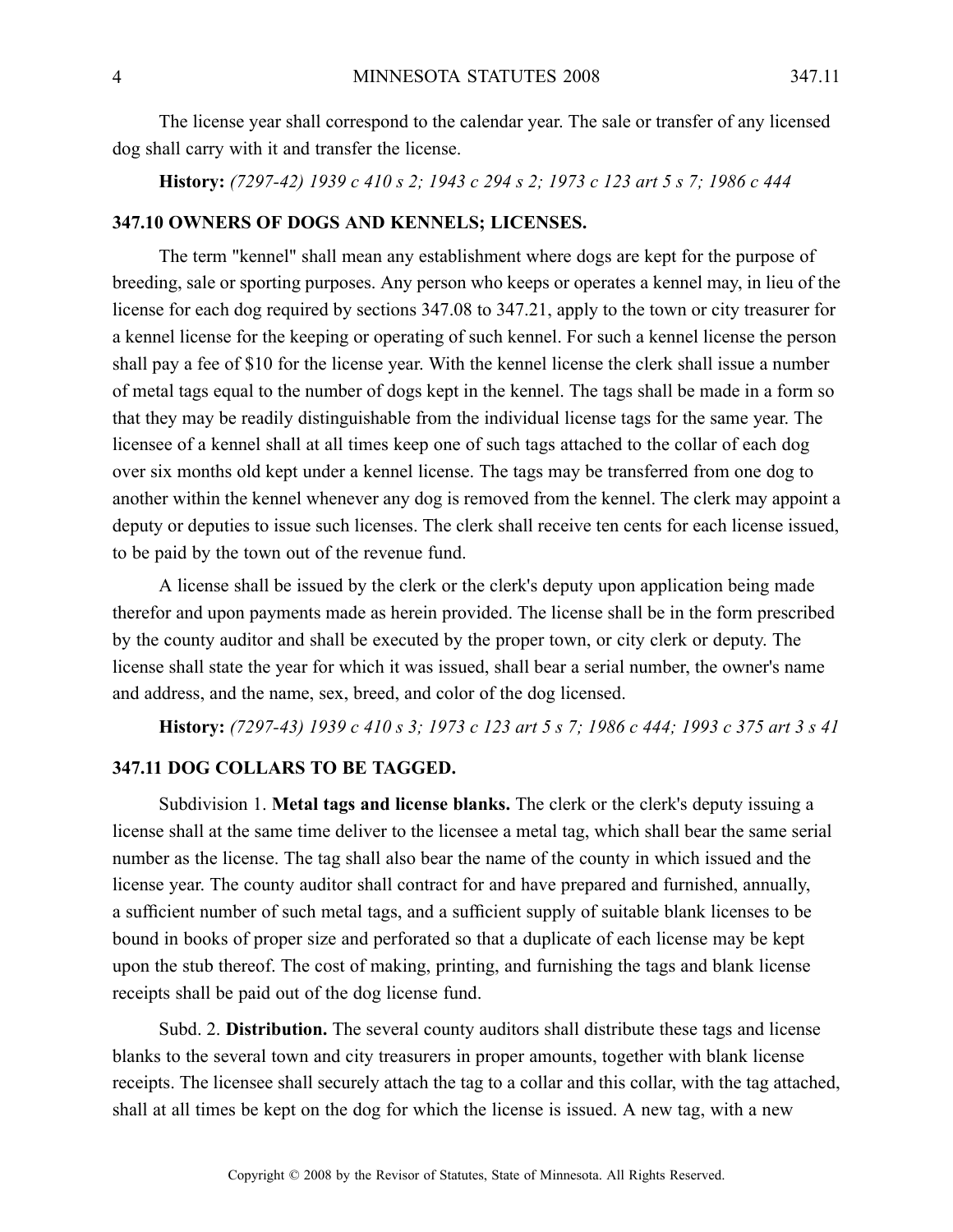number, shall be furnished to the licensee by the town or city clerk, or deputy, in place of the original tag, upon presentation of the license and proof of the loss of the original tag. The town clerk or deputy shall then endorse the new tag number on the license and shall enter it upon the register. The clerk shall receive for services rendered in issuing the new tag the sum of ten cents, to be paid by the person obtaining the new tag.

Subd. 3. **Duplicates to be kept; accounting.** Every town or city clerk, or clerk's deputy, shall, at the time of issuing <sup>a</sup> license and before delivering it, make <sup>a</sup> complete duplicate thereof upon the stub portion of the license blank. The clerk shall, annually, during the month of January, return to the county auditor all unused tags of the preceding year, together with license books therefor and all duplicate licenses of the preceding year, and the county auditor shall carefully check the returned tags, duplicate licenses, and license blanks to ascertain whether all tags and license blanks which were furnished by the county auditor have been accounted for; and to enable the county auditor to do that, the county auditor shall charge each town or city clerk with all tags and blank licenses furnished or delivered to the clerk and credit the clerk with those returned. In case of discrepancy, the county auditor shall notify the county attorney, who shall investigate and take steps to enforce the law.

**History:** *(7297-44) 1939 <sup>c</sup> 410 <sup>s</sup> 4; 1973 <sup>c</sup> 123 art 5 <sup>s</sup> 7; 1986 <sup>c</sup> 444*

# **347.12 FEES PAID TO COUNTY TREASURER MONTHLY.**

Every town, or city clerk, or clerk's deputy, shall at the end of each month pay all license fees received and not before paid, to the county treasurer and, at the same time, report, in writing, to the county auditor the licenses issued during the month and for which the license fees so deposited with the county treasurer were paid. The repor<sup>t</sup> shall be in the form prescribed and furnished by the several county auditors.

**History:** *(7297-45) 1939 <sup>c</sup> 410 <sup>s</sup> 5; 1973 <sup>c</sup> 123 art 5 <sup>s</sup> 7; 1986 <sup>c</sup> 444*

#### **347.13 FEES, DOG LICENSE FUND; DISBURSAL; ACCOUNTING.**

The license fees so paid to the county treasurer shall be kept in <sup>a</sup> separate account, which shall be known as the dog license fund and shall be appropriated and disbursed for the purposes and in the manner herein set forth.

Expenses necessarily incurred by the county in purchasing and providing books, forms, and other supplies required in the administering of the dog license law shall be paid out of the dog license fund. The amount remaining thereafter in the fund shall be available for and may be used as necessary for paying claims allowed by the county to the owners of domestic animals on account of damages done by dogs during the license year for which the fees were paid. Any surplus in excess of \$1,000 which may remain from the license fees of any license year shall, on March 1 of the succeeding year, belong and be credited to and paid by the county treasurer to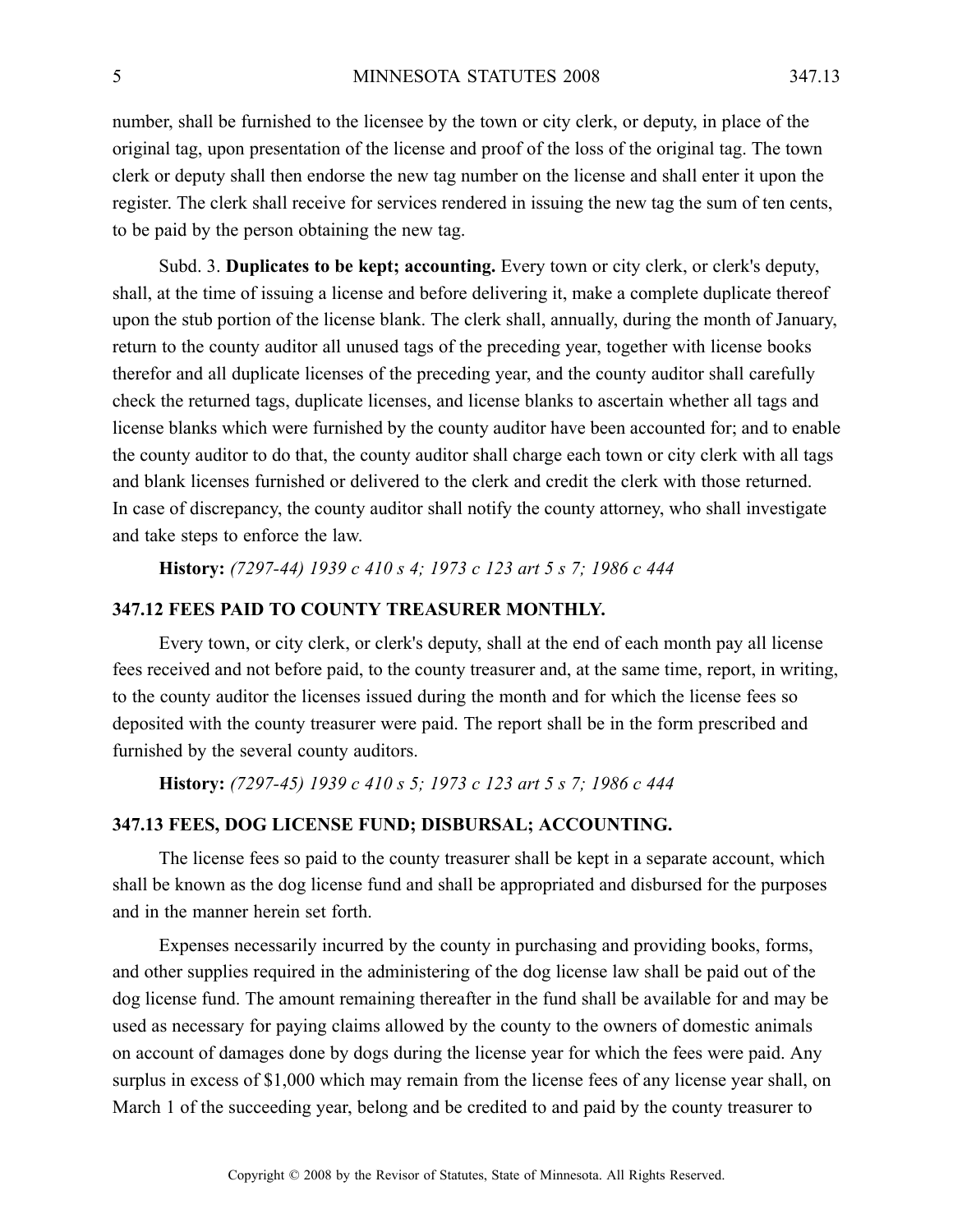the towns and cities of the county for their use in the proportion in which the towns and cities shall have contributed and paid to the fund out of which the surplus arises. It shall be used as the governing body of the town or city shall determine. When any county operating under the provisions of sections 347.08 to 347.21 shall discontinue its dog licenses and livestock indemnity fund, any money remaining shall be distributed among the various towns in proportion to license money paid in.

**History:** *(7297-46) 1939 <sup>c</sup> 410 <sup>s</sup> 6; 1973 <sup>c</sup> 123 art 5 <sup>s</sup> 7*

#### **347.14 UNLICENSED DOGS.**

Subdivision 1. **Seizure; impoundment; presumption.** Any person may seize, impound, or restrain any unlicensed dog which the person may find running at large. The fact that <sup>a</sup> dog is without <sup>a</sup> license attached to <sup>a</sup> collar shall be presumptive evidence that the dog is unlicensed. The sheriff and sheriff's deputies or other police officer shall seize, impound or restrain any dog for which no license has been issued and for which one is required. Any officer who shall seize, restrain, impound, or kill any dog found in any place without <sup>a</sup> license, as required under sections 347.09 to 347.20, upon delivery of such dog or carcass and the proper disposal of the carcass and after making <sup>a</sup> repor<sup>t</sup> to the town or city treasurer of the town or city in which the dog was seized or killed, showing that the dog did not have <sup>a</sup> license, shall receive therefor <sup>a</sup> paymen<sup>t</sup> of \$2, the same to be made from any funds in the town or city treasury not otherwise appropriated.

The county auditor shall reimburse the town for any expense incurred under section 347.10 and shall charge such expense to the dog license fund.

Subd. 2. **Prohibition; enforcement.** It is unlawful for <sup>a</sup> person to harbor or permit to remain about the person's premises <sup>a</sup> dog for which no license exists and for which one is required. Any person who has seized or impounded <sup>a</sup> dog with or without license under this section shall deliver the dog to the humane officer of the town or city, if <sup>a</sup> humane officer exists; or, if there is not <sup>a</sup> humane officer, to the town or city peace officer. The officer to whom the dog is delivered shall, without delay, notify the owner, personally or through the United States mail, if the owner is known to the officer or can be ascertained with reasonable effort. If, after five regular business days of the impounding agency, the owner does not claim the dog, the officer may dispose of the dog in <sup>a</sup> proper and humane manner. For the purpose of this section, "regular business day" means <sup>a</sup> day during which the establishment having custody of the dog is open to the public at least four consecutive hours between 8:00 a.m. and 7:00 p.m.

Subd. 3. **Penalties.** Any person who shall violate any of the provisions of sections 347.08 to 347.21 shall be liable to <sup>a</sup> penalty of not less than \$5 nor more than \$50 for such violation.

History: (7297-47) 1939 c 410 s 7; 1943 c 294 s 3; 1973 c 123 art 5 s 7; 1986 c 444; *2005 <sup>c</sup> 10 art 2 <sup>s</sup> 4; 2006 <sup>c</sup> 223 <sup>s</sup> 1*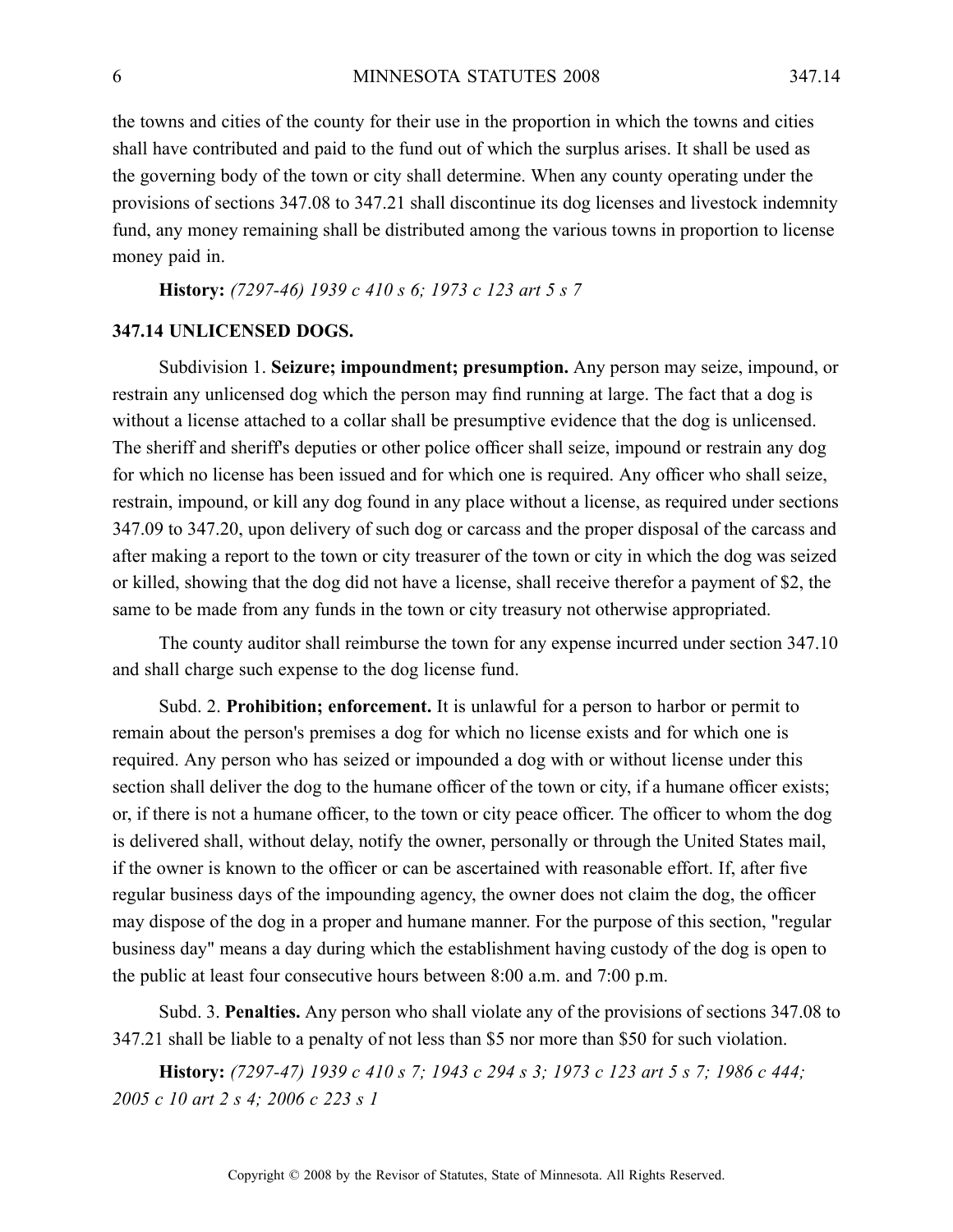#### **347.15 PERSONS DAMAGED, CLAIMS FILED.**

Subdivision 1. **Presentation and investigation.** The owner of any domestic animals, including poultry and game birds, attacked, chased, worried, injured, or killed by <sup>a</sup> dog or dogs may, within ten days after the owner shall have knowledge or notice thereof, file <sup>a</sup> written claim for damages with the clerk of the town or city in which the damage occurred. The form of such claim may be prescribed by the county auditor. Upon presentation of such claim the supervisors of the town, the board of trustees of the statutory city, or the council of the city, or <sup>a</sup> committee appointed for that purpose by the supervisors, the board of trustees or the council, shall promptly investigate the claim and may subpoena witnesses, administer oaths, and take testimony relative thereto and shall, within 30 days after the filing of the claim, make, certify, and return to the county auditor the claim, <sup>a</sup> repor<sup>t</sup> of the investigation, the testimony taken, and the amount of damages, if any, suffered by the owner of the animals.

Subd. 2. **Form; proof; allowances; appeal.** The form of the repor<sup>t</sup> and certification shall be prescribed by the county auditor and shall be subscribed by the supervisors, board, or committee making the same. The county auditor shall lay before the county board, at its first meeting following the receipt of the claim, all claims so filed and reported and the same shall be acted upon and determined by the county board as other claims are determined and acted upon, and the county board shall equalize the values and claims between and within the various towns of the county. The amount of damages filed and reported to the county auditor shall be prima facie proof of the actual damages sustained, but evidence may be taken before the county board relative to the claims as in other cases, and appeals from the action of the county board shall lie as in other cases. On appeal from the action of the county board, the trial shall be by the court without <sup>a</sup> jury.

Subd. 3. **Payment.** Such claims shall be solely against the dog license fund and shall create no other liability on the par<sup>t</sup> of the county.

Subd. 4. **Limitation of amount.** The amount allowed by the county board upon any such claim shall in no case exceed \$100 for each horse, mule, or bovine; \$15 for each sheep or goat; \$30 for each swine; or \$3 for each fowl. When the claimant shall furnish conclusive evidence as to the ownership of the dog or dogs doing the damage the claimant shall be paid the full amount of the claim submitted.

Subd. 5. **Distribution.** Distribution of the dog license fund among claimants for loss of animals by dogs within the license year shall be made at the close of the license year.

**History:** *(7297-48) 1939 <sup>c</sup> 410 <sup>s</sup> 8; 1973 <sup>c</sup> 123 art 5 <sup>s</sup> 7*

# **347.16 CLAIMS, HEARINGS, NOTICE.**

No claim shall be allowed by the county board at less than the amount so certified and reported, unless the claimant shall first be notified that such action is contemplated and shall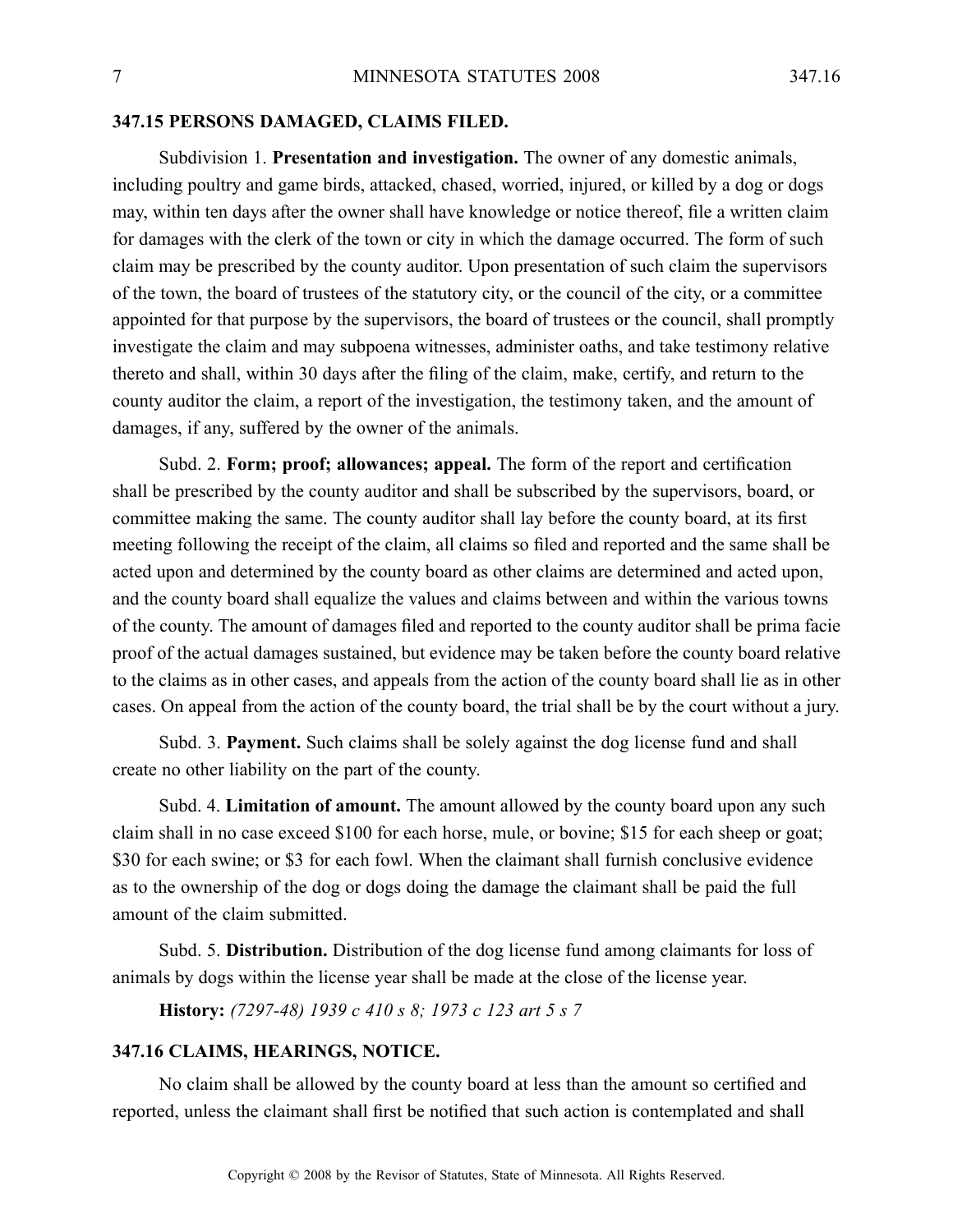have been given <sup>a</sup> reasonable opportunity to be heard and to offer further evidence in suppor<sup>t</sup> of the claim.

**History:** *(7297-50) 1939 <sup>c</sup> 410 <sup>s</sup> 10; 1986 <sup>c</sup> 444*

# **347.17 KILLING DOGS IN CERTAIN CASES.**

Any person may kill any dog that the person knows is affected with the disease known as hydrophobia, or that may suddenly attack while the person is peacefully walking or riding and while being out of the enclosure of its owner or keeper, and may kill any dog found killing, wounding, or worrying any horses, cattle, sheep, lambs, or other domestic animals.

**History:** *(7297-49) 1939 <sup>c</sup> 410 <sup>s</sup> 9; 1986 <sup>c</sup> 444*

#### **347.18 TAGS; RESTRICTIONS, PROHIBITIONS.**

No person, excep<sup>t</sup> the owner or the owner's authorized agent, shall remove any license tag from <sup>a</sup> dog collar or remove any collar with <sup>a</sup> license attached thereto from any dog. No person shall keep or harbor <sup>a</sup> dog wearing <sup>a</sup> fictitious, altered, or invalid license tag, or <sup>a</sup> license tag not issued in connection with the licensing or keeping of the dog wearing the same. No license or license tag issued for one dog shall be transferable to another dog.

**History:** *(7297-51) 1939 <sup>c</sup> 410 <sup>s</sup> 11; 1986 <sup>c</sup> 444*

# **347.19 FAILURE TO OBTAIN LICENSE.**

Every town or city clerk shall notify the county attorney of the clerk's county of every refusal or failure of an owner to obtain <sup>a</sup> license for keeping <sup>a</sup> dog, and it shall be the duty of the county attorney to institute proceedings against such owner and against every owner within the county who has violated any of the provisions of sections 347.08 to 347.21.

**History:** *(7297-51) 1939 <sup>c</sup> 410 <sup>s</sup> 11; 1973 <sup>c</sup> 123 art 5 <sup>s</sup> 7; 1986 <sup>c</sup> 444*

#### **347.20 EXEMPTIONS.**

Dogs brought into this state temporarily for <sup>a</sup> period not to exceed 30 days shall be exemp<sup>t</sup> from the provisions of sections 347.08 to 347.21.

**History:** *(7297-52) 1939 <sup>c</sup> 410 <sup>s</sup> 12*

# **347.21 INTERPRETATION.**

Sections 347.08 to 347.21 are supplemental to all other laws relating to dogs not expressly referred to therein, and to all laws relating to taxation of dogs as personal property, and shall not be construed as to modify, repeal, or in anywise affect any par<sup>t</sup> or provision of any such laws not expressly repealed therein or to preven<sup>t</sup> municipalities from prohibiting, licensing, or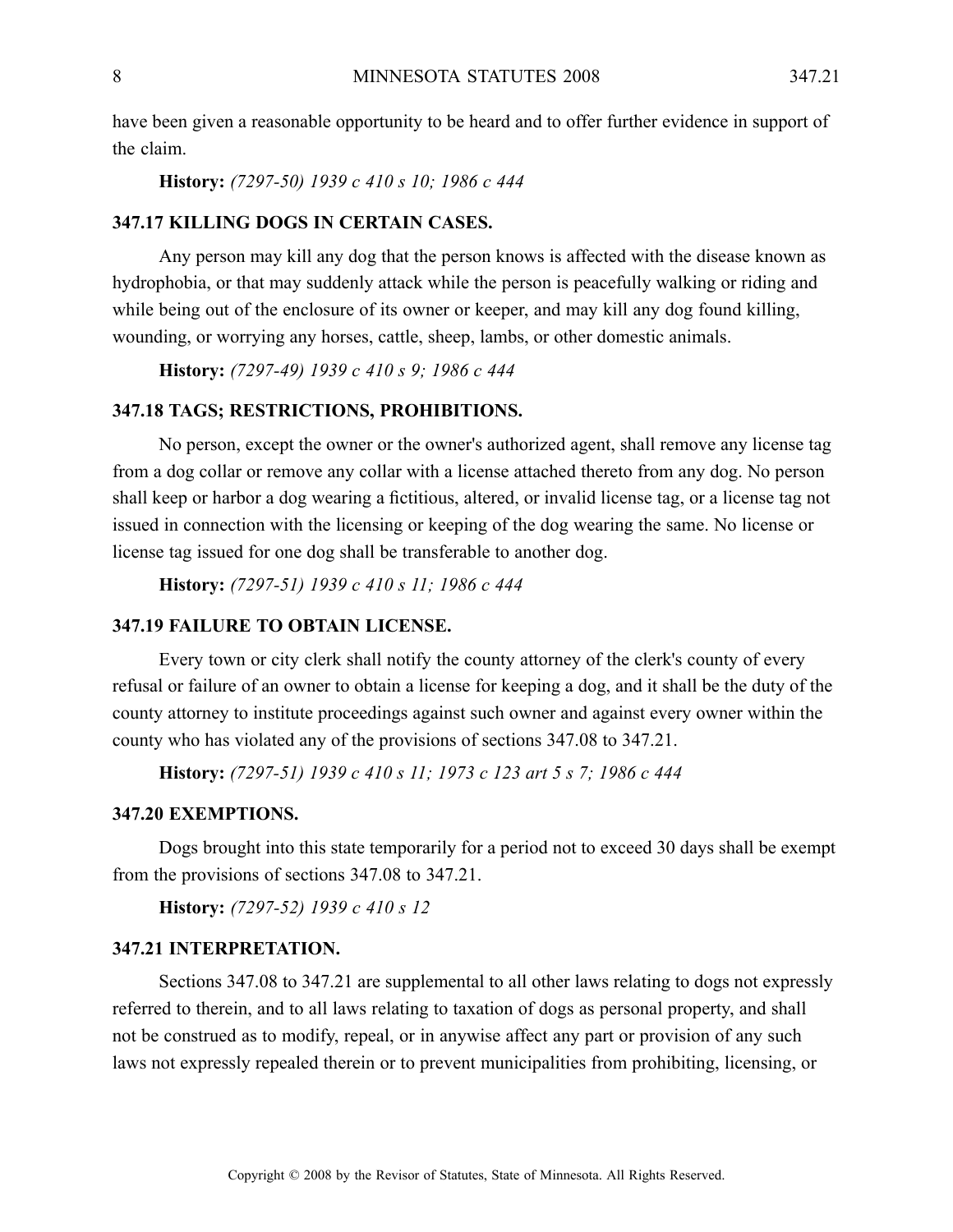regulating the running at large of dogs within their respective limits by law or ordinance now or hereafter provided.

**History:** *(7297-56) 1939 <sup>c</sup> 410 <sup>s</sup> 16*

#### **347.22 DAMAGES, OWNER LIABLE.**

If <sup>a</sup> dog, without provocation, attacks or injures any person who is acting peaceably in any place where the person may lawfully be, the owner of the dog is liable in damages to the person so attacked or injured to the full amount of the injury sustained. The term "owner" includes any person harboring or keeping <sup>a</sup> dog but the owner shall be primarily liable. The term "dog" includes both male and female of the canine species.

**History:** *1951 <sup>c</sup> 315 <sup>s</sup> 1; 1980 <sup>c</sup> 347 <sup>s</sup> 1; 1986 <sup>c</sup> 444*

**347.23** [Renumbered 343.40]

#### **KENNELS AND DEALERS**

#### **347.31 DEFINITIONS.**

Subdivision 1. **Terms.** For the purpose of sections 347.31 to 347.40 the terms defined in this section have the meanings given to them.

Subd. 2. **Kennel.** "Kennel" means any place, building, tract of land, abode, or vehicle wherein or whereupon dogs or cats are kept, congregated, or confined, if the dogs or cats were obtained from municipalities, pounds, auctions, or by advertising for unwanted dogs or cats, or dogs or cats strayed, abandoned, or stolen. "Kennel" does not include <sup>a</sup> pound owned and operated by any political subdivision of the state or <sup>a</sup> person's home where dogs or cats are kept as pets.

Subd. 3. **Premises.** "Premises" means any building, structure, shelter, or land wherein or whereon dogs or cats are kept or confined.

Subd. 4. **Dealer.** "Dealer" means <sup>a</sup> public or private agency, person, society, or corporation that is licensed or is required to be licensed as <sup>a</sup> "Class B dealer" under United States Code, title 7, sections 2131 to 2155, as amended through December 31, 1986, who sells or transfers dogs or cats to institutions or to other dealers who sell or transfer to institutions.

Subd. 5. **Institution.** "Institution" means <sup>a</sup> school or college of agriculture, veterinary medicine, medicine, pharmacy, dentistry, or other educational or scientific organization properly concerned with the investigation of living organisms, instruction concerning the structure or functions of living organisms, or the cause, prevention, control, or cure of diseases or abnormal conditions of human beings or animals.

History: 1967 c 695 s 1; 1969 c 363 s 1; 1987 c 380 art 3 s 2; 1988 c 537 s 1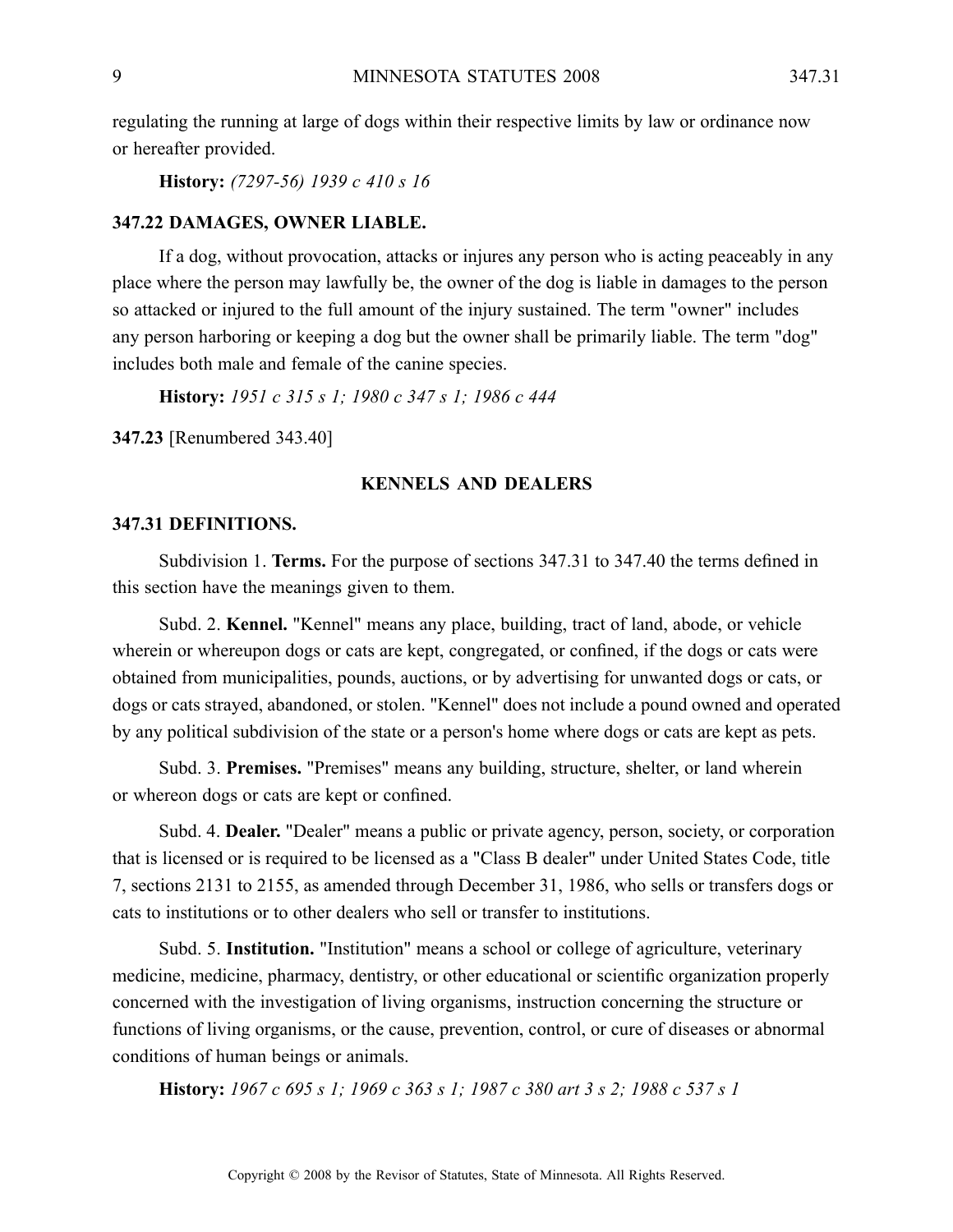# **347.32 LICENSE FOR KENNEL OR DEALER.**

No person, firm, or corporation shall establish, maintain, conduct, or operate <sup>a</sup> kennel or operate as <sup>a</sup> dealer within this state without first obtaining <sup>a</sup> license therefor from the board of animal health. The license shall be issued for <sup>a</sup> term of one year.

**History:** *1967 <sup>c</sup> 695 <sup>s</sup> 2; 1980 <sup>c</sup> 467 <sup>s</sup> 37; 1987 <sup>c</sup> 380 art 3 <sup>s</sup> 3*

# **347.33 LICENSING PROCEDURES; INSPECTIONS; ADMINISTRATION.**

Subdivision 1. **Application.** The application for <sup>a</sup> license to operate and maintain <sup>a</sup> kennel or operate as <sup>a</sup> dealer shall be made to the Board of Animal Health, in the manner prescribed by rules of the board.

Subd. 2. **Contents.** The application for <sup>a</sup> license shall be in writing and on <sup>a</sup> form as the board may by rule provide, and shall set forth:

(1) The full name and address of the applicant or applicants, or names and addresses of the partners if the applicant is <sup>a</sup> partnership, or the names and addresses of the officers if the applicant is <sup>a</sup> corporation, and the address of the corporation.

(2) The legal description or, in its place, the address and specific location of the site, lot, field, or tract of land upon which it is proposed to operate and maintain <sup>a</sup> kennel.

Subd. 3. **Fees; issuance of license.** The annual license fee is \$15 for each kennel and \$100 for each dealer licensed. All license fees collected by the board shall be deposited in the state treasury and credited to the general fund.

When application is made to the board, complete in the manner set forth by rule to be issued by the board, and upon paymen<sup>t</sup> of the license fee, the license shall be issued by the board if, after inspection of the premises, the board determines that the kennel or dealer complies with sections 347.31 to 347.40 and the rules promulgated pursuan<sup>t</sup> to those sections.

History: 1967 c 695 s 3; 1975 c 204 s 84; 1980 c 467 s 38; 1987 c 380 art 3 s 4

#### **347.34 LICENSES REQUIRED.**

It shall be unlawful for any person, firm, or corporation to establish, maintain, conduct, carry on, or operate <sup>a</sup> kennel or operate as <sup>a</sup> dealer without first having received <sup>a</sup> license to maintain, conduct, carry on, and operate <sup>a</sup> kennel, or operate as <sup>a</sup> dealer, duly signed and executed in the name of the state of Minnesota and signed by the Board of Animal Health. The license shall be conspicuously displayed upon the licensed premises.

All licenses issued under sections 347.31 to 347.40 shall be personal to the licensee and be nontransferable.

**History:** *1967 <sup>c</sup> 695 <sup>s</sup> 4; 1980 <sup>c</sup> 467 <sup>s</sup> 39; 1987 <sup>c</sup> 380 art 3 <sup>s</sup> 5*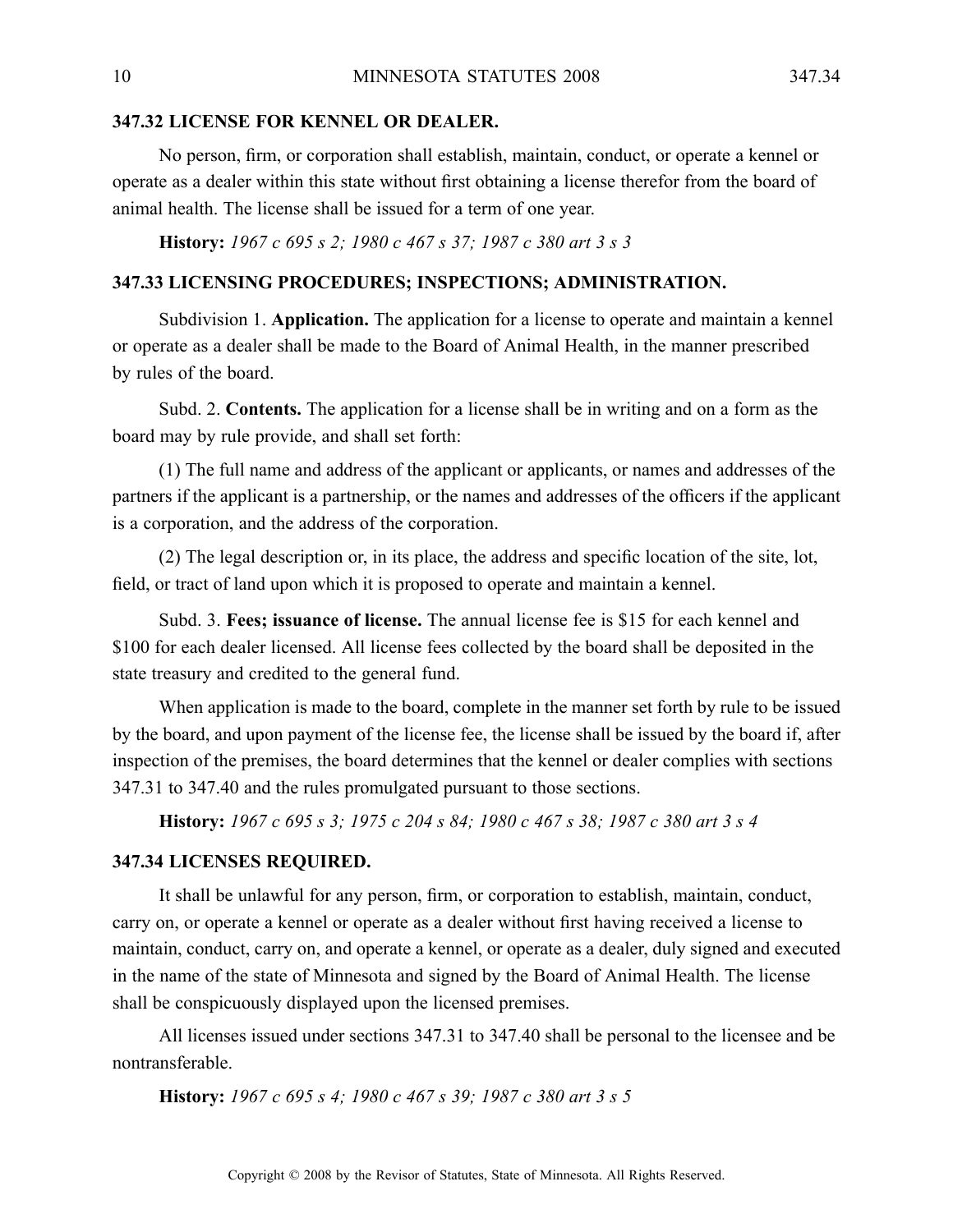# **347.35 BOARD OF ANIMAL HEALTH RULES.**

The Board of Animal Health shall promulgate rules as it deems necessary for the operation of kennels and dealers and the enforcement of sections 347.31 to 347.40 which shall be in addition to rules established herein. The rules adopted by the board must provide for the cost recovery for the activities of the board with respec<sup>t</sup> to licensing, inspection, and enforcement of civil penalties and must provide for cooperation with the United States Department of Agriculture Animal Plant Health Inspection Service program and for reference of complaints to local enforcement authorities. Rules must include, but are not limited to, requirements governing the care of dogs and cats, minimum conditions, and maintenance of quarters and kennels, the humane treatment of dogs and cats while in the kennels, maintenance of detailed records showing the person from whom any dog or cat aged over three months has been received, and in the case of <sup>a</sup> dealer, including address, driver's license number or Social Security number, and to whom it has been transferred, and preservation of the records for <sup>a</sup> minimum period of two years. The dealer is responsible for making <sup>a</sup> reasonable attempt to ensure the accuracy of the data collected.

A paymen<sup>t</sup> from <sup>a</sup> dealer to <sup>a</sup> person from whom the dealer buys dogs or cats must be by check, payable only to that person. The check must contain the dealer's name and address.

**History:** *1967 <sup>c</sup> 695 <sup>s</sup> 5; 1980 <sup>c</sup> 467 <sup>s</sup> 40; 1987 <sup>c</sup> 380 art 3 <sup>s</sup> 6*

# **347.36 ADVERTISING.**

All advertising by any person, firm, or corporation licensed hereunder shall include the number of the current license issued to such licensee.

**History:** *1967 <sup>c</sup> 695 <sup>s</sup> 6*

#### **347.37 PUBLIC ACCESS; NOTICE; INSPECTION; ENFORCEMENT.**

The Board of Animal Health shall cause to be inspected from time to time all kennels and dealers licensed hereunder and all records required by sections 347.31 to 347.40 to be kept by the licensees.

Any duly authorized agen<sup>t</sup> of the board, any sheriff, or sheriff's deputy, or police officer, or humane agen<sup>t</sup> appointed pursuan<sup>t</sup> to section 343.01 is granted the power and the authority to enter upon the premises of any kennel or dealer at any time during the daylight hours for the purposes herein set forth, and for the purposes of inspecting the compliance with the provisions of sections 346.55, 347.31 to 347.40 and the rules issued pursuan<sup>t</sup> thereto, and for the purposes of enforcing sections 346.55, or 347.31 to 347.40; excep<sup>t</sup> that humane agents shall not enter upon the premises of <sup>a</sup> licensed veterinarian acting as <sup>a</sup> kennel.

Each dealer shall pos<sup>t</sup> <sup>a</sup> conspicuous notice in <sup>a</sup> format no less than 24 by 36 inches and easily readable by the general public, that states: (1) that the person is <sup>a</sup> licensed dealer in dogs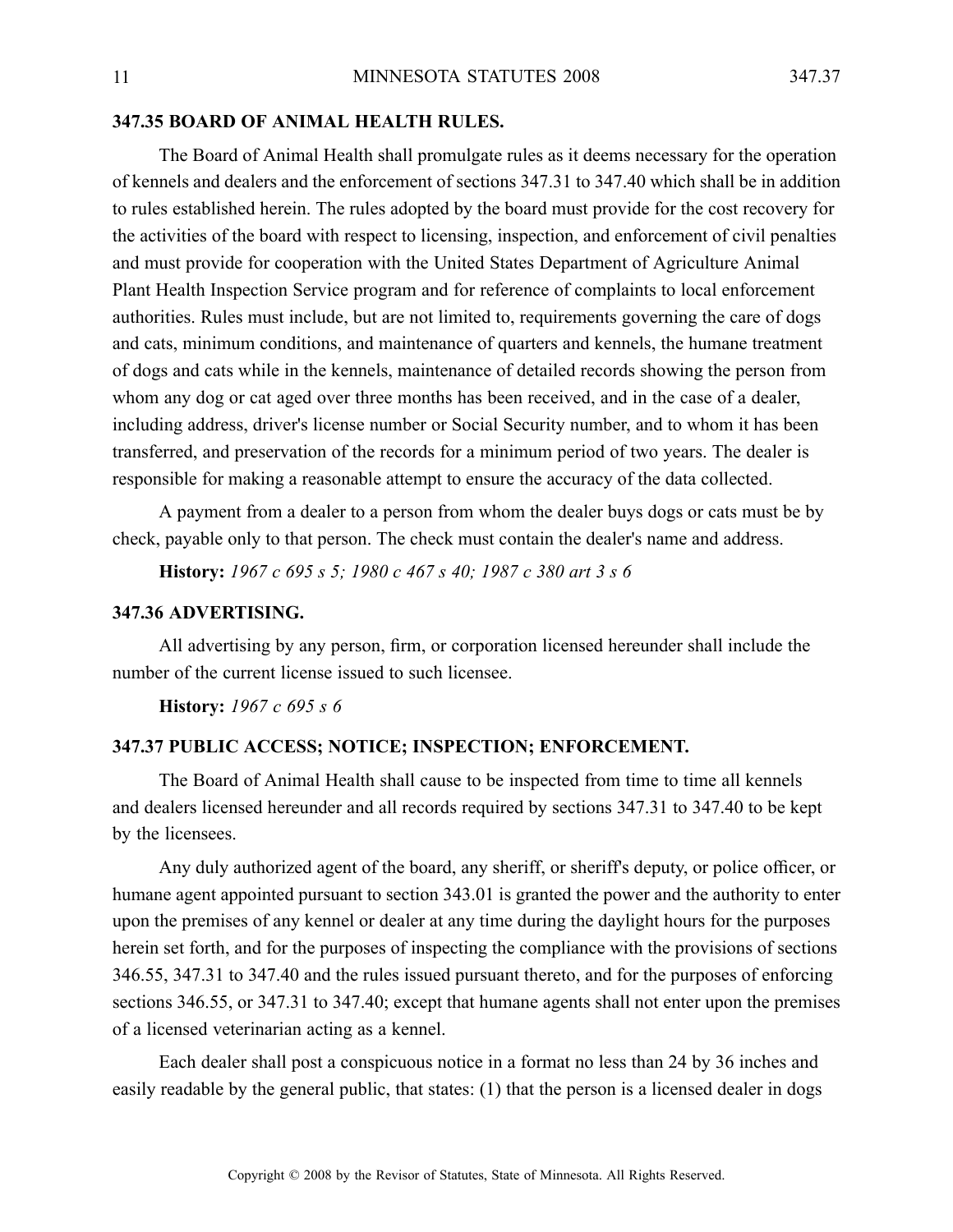and cats; (2) that dogs and cats left with the dealer may be used for research purposes; and (3) the hours the dealer is open to the public. The notice must be placed in at least two locations on the premises, one of which must be on or near the exterior mail delivery point and one of which must be at the regularly used point of exchange of dogs and cats. A person may view dogs and cats in the custody of <sup>a</sup> dealer during the time the premises is open to the public. Dealers are required to be open to the public on <sup>a</sup> regular basis at least four hours between 7:00 a.m. and 10:00 p.m. on at least four of the seven days of each week including at least one Saturday or Sunday. Any advertisement placed by <sup>a</sup> dealer seeking dogs or cats must inform the public that dogs and cats brought to the dealer may be used for research purposes.

History: 1967 c 695 s 7; 1980 c 467 s 41; 1986 c 444; 1987 c 380 art 3 s 7; 1987 c 394 *<sup>s</sup> 11; 1988 <sup>c</sup> 537 <sup>s</sup> 2*

# **347.38 REVOCATION OF LICENSE.**

The Board of Animal Health may as hereinafter set forth revoke or suspend the license of any person, firm, or corporation, for violation of sections 346.55 and 347.31 to 347.40 or the rules issued pursuan<sup>t</sup> to sections 347.31 to 347.40.

Upon written complaint made to the board by any person, firm, or corporation alleging any violation of sections 347.31 to 347.40 or any rules pursuan<sup>t</sup> thereto by any licensee, the board may cause an investigation to be made upon matters related in said complaint.

Thereupon the board shall in its discretion either dismiss the complaint or require the kennel or dealer against whom the complaint is made to correct the conditions or violations complained of within ten days after receipt of written notice of the same. If upon termination of the ten day period the licensee has failed to correct or to remedy the violation or violations of sections 346.55 or 347.31 to 347.40 or any rules pursuan<sup>t</sup> thereto, or if the board considers it appropriate under the circumstances the board shall, upon <sup>a</sup> minimum of 30 days' notice to the licensee, conduct <sup>a</sup> hearing for the purpose of determining whether the license to operate <sup>a</sup> kennel or as <sup>a</sup> dealer should be revoked or temporarily suspended. If after notice and hearing the board finds that any provision of sections 346.55 or 347.31 to 347.40 has been violated by the licensee or any rule issued by the board has been violated by the licensee, the board may revoke and suspend the license. The possession or transfer of <sup>a</sup> dog or cat by <sup>a</sup> dealer to an institution, without the permission of the owner, failure of <sup>a</sup> dealer or kennel to keep accurate data as required in section 347.35, or failure of <sup>a</sup> dealer or kennel to permit access to its premises as required in section 347.37, is grounds for license revocation. The licensee whose license is revoked or suspended may within 20 days after the board's decision appeal to the district court. The district court shall upon 20 days' notice to the board hear the appeal within 45 days after the filing of the appeal. On the hearing of the appeal the court shall review the decision of the board in <sup>a</sup> manner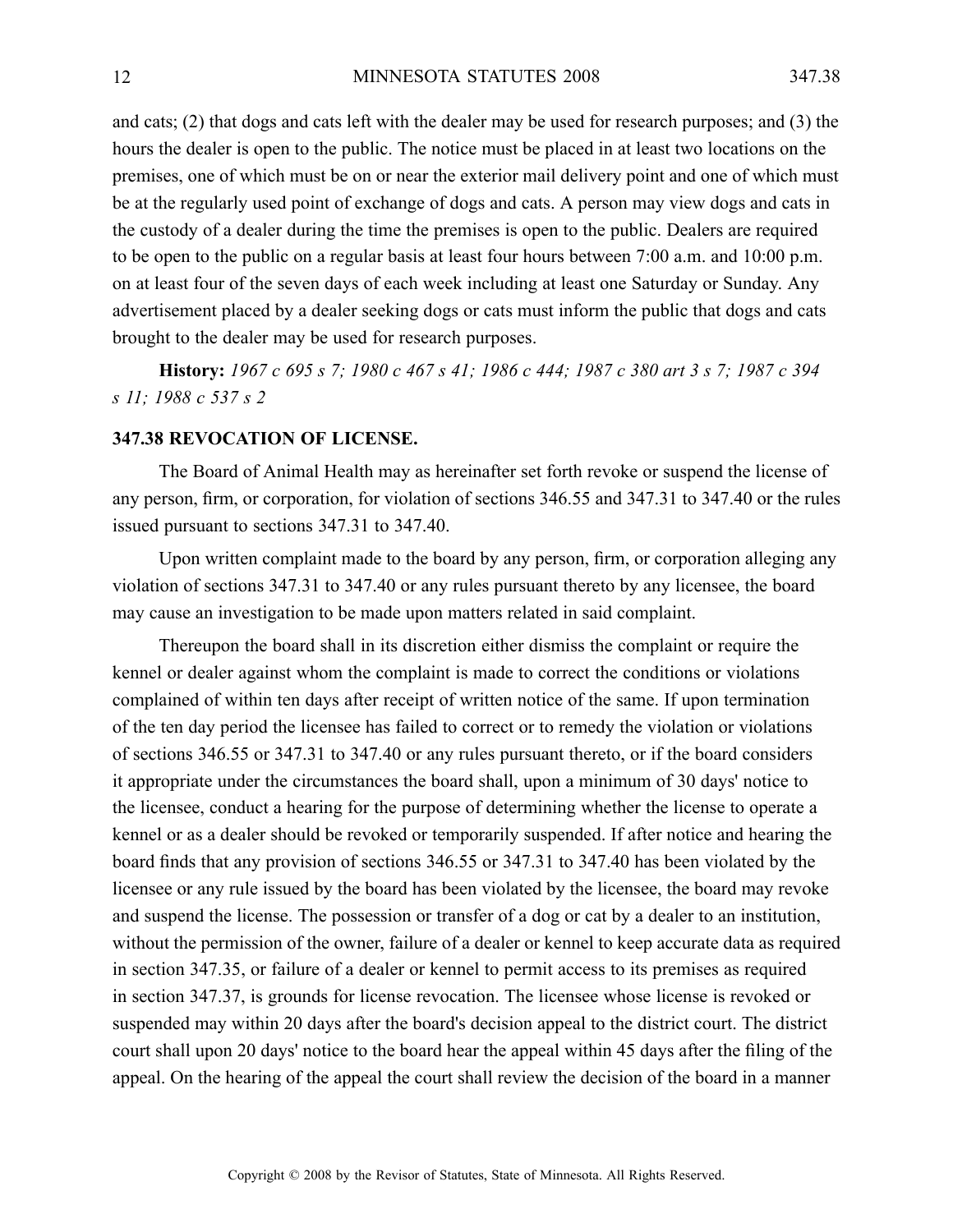as though reviewed by certiorari, excep<sup>t</sup> that new or additional evidence may be taken, if in the opinion of the court additional evidence is necessary or proper to the disposition of the case.

**History:** *1967 <sup>c</sup> 695 <sup>s</sup> 8; 1980 <sup>c</sup> 467 <sup>s</sup> 42; 1987 <sup>c</sup> 380 art 3 <sup>s</sup> 8*

#### **347.39 PENALTIES.**

Violation of any provision of sections 347.31 to 347.40 or of any rule of the Board of Animal Health issued pursuan<sup>t</sup> to sections 347.31 to 347.40, or operation of <sup>a</sup> kennel or as <sup>a</sup> dealer without <sup>a</sup> license, or operation of <sup>a</sup> kennel or as <sup>a</sup> dealer after revocation of <sup>a</sup> license or during <sup>a</sup> period of suspension, shall constitute <sup>a</sup> misdemeanor.

**History:** *1967 <sup>c</sup> 695 <sup>s</sup> 9; 1980 <sup>c</sup> 467 <sup>s</sup> 43; 1987 <sup>c</sup> 380 art 3 <sup>s</sup> 9*

# **347.40 EXCEPTIONS.**

Sections 347.31 to 347.40 shall in no way apply to any veterinarian licensed to practice in the state of Minnesota who keeps, congregates, or confines dogs or cats in the normal pursuit of the practice of veterinary medicine.

**History:** *1967 <sup>c</sup> 695 <sup>s</sup> 11; 1969 <sup>c</sup> 363 <sup>s</sup> 2; 1987 <sup>c</sup> 380 art 3 <sup>s</sup> 10*

# **REGULATION OF DANGEROUS DOGS**

### **347.50 DEFINITIONS.**

Subdivision 1. **Terms.** For the purpose of sections 347.50 to 347.56, the terms defined in this section have the meanings given them.

Subd. 2. **Dangerous dog.** "Dangerous dog" means any dog that has:

(1) without provocation, inflicted substantial bodily harm on <sup>a</sup> human being on public or private property;

(2) killed <sup>a</sup> domestic animal without provocation while off the owner's property; or

(3) been found to be potentially dangerous, and after the owner has notice that the dog is potentially dangerous, the dog aggressively bites, attacks, or endangers the safety of humans or domestic animals.

Subd. 3. **Potentially dangerous dog.** "Potentially dangerous dog" means any dog that:

(1) when unprovoked, inflicts bites on <sup>a</sup> human or domestic animal on public or private property;

(2) when unprovoked, chases or approaches <sup>a</sup> person, including <sup>a</sup> person on <sup>a</sup> bicycle, upon the streets, sidewalks, or any public or private property, other than the dog owner's property, in an apparen<sup>t</sup> attitude of attack; or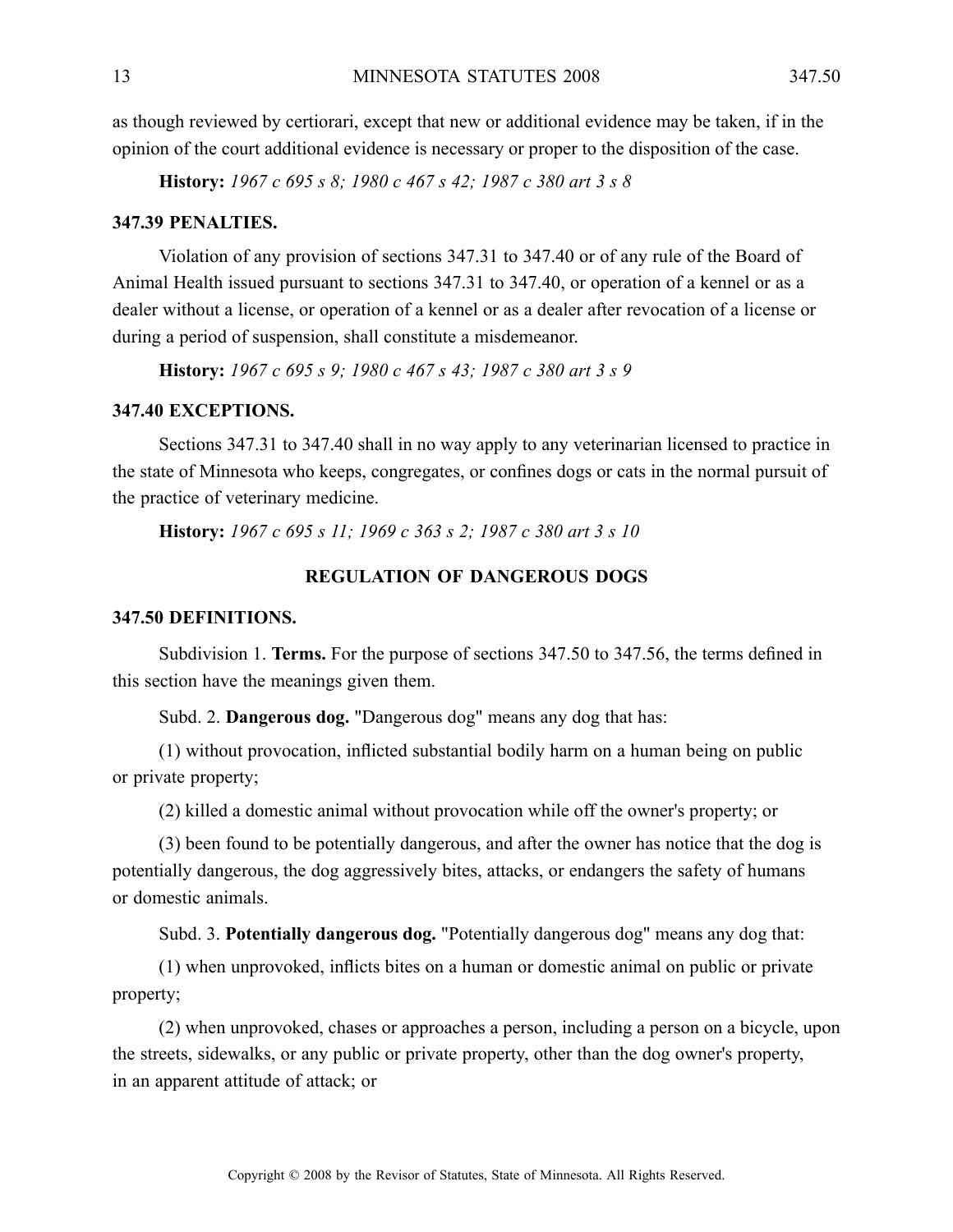(3) has <sup>a</sup> known propensity, tendency, or disposition to attack unprovoked, causing injury or otherwise threatening the safety of humans or domestic animals.

Subd. 4. **Proper enclosure.** "Proper enclosure" means securely confined indoors or in <sup>a</sup> securely enclosed and locked pen or structure suitable to preven<sup>t</sup> the animal from escaping and providing protection from the elements for the dog. A proper enclosure does not include <sup>a</sup> porch, patio, or any par<sup>t</sup> of <sup>a</sup> house, garage, or other structure that would allow the dog to exit of its own volition, or any house or structure in which windows are open or in which door or window screens are the only obstacles that preven<sup>t</sup> the dog from exiting.

Subd. 5. **Owner.** "Owner" means any person, firm, corporation, organization, or department possessing, harboring, keeping, having an interest in, or having care, custody, or control of <sup>a</sup> dog.

Subd. 6. **Substantial bodily harm.** "Substantial bodily harm" has the meaning given it under section 609.02, subdivision 7a.

Subd. 6a. **Great bodily harm.** "Great bodily harm" has the meaning given it under section 609.02, subdivision 8.

Subd. 7. **Animal control authority.** "Animal control authority" means an agency of the state, county, municipality, or other governmental subdivision of the state which is responsible for animal control operations in its jurisdiction.

Subd. 8. **Provocation.** "Provocation" means an act that an adult could reasonably expec<sup>t</sup> may cause <sup>a</sup> dog to attack or bite.

**History:** 1988 c 711 s 1; 1989 c 37 s 3-5; 1994 c 550 s 1; 1Sp2001 c 8 art 8 s 14,15; *2008 <sup>c</sup> 325 <sup>s</sup> 2*

#### **347.51 DANGEROUS DOGS; REGISTRATION.**

Subdivision 1. **Requirement.** No person may own <sup>a</sup> dangerous dog in this state unless the dog is registered as provided in this section.

Subd. 2. **Registration.** An animal control authority shall issue <sup>a</sup> certificate of registration to the owner of <sup>a</sup> dangerous dog if the owner presents sufficient evidence that:

(1) <sup>a</sup> proper enclosure exists for the dangerous dog and <sup>a</sup> posting on the premises with <sup>a</sup> clearly visible warning sign that there is <sup>a</sup> dangerous dog on the property, including <sup>a</sup> warning symbol to inform children;

(2) <sup>a</sup> surety bond issued by <sup>a</sup> surety company authorized to conduct business in this state in <sup>a</sup> form acceptable to the animal control authority in the sum of at least \$300,000, payable to any person injured by the dangerous dog, or <sup>a</sup> policy of liability insurance issued by an insurance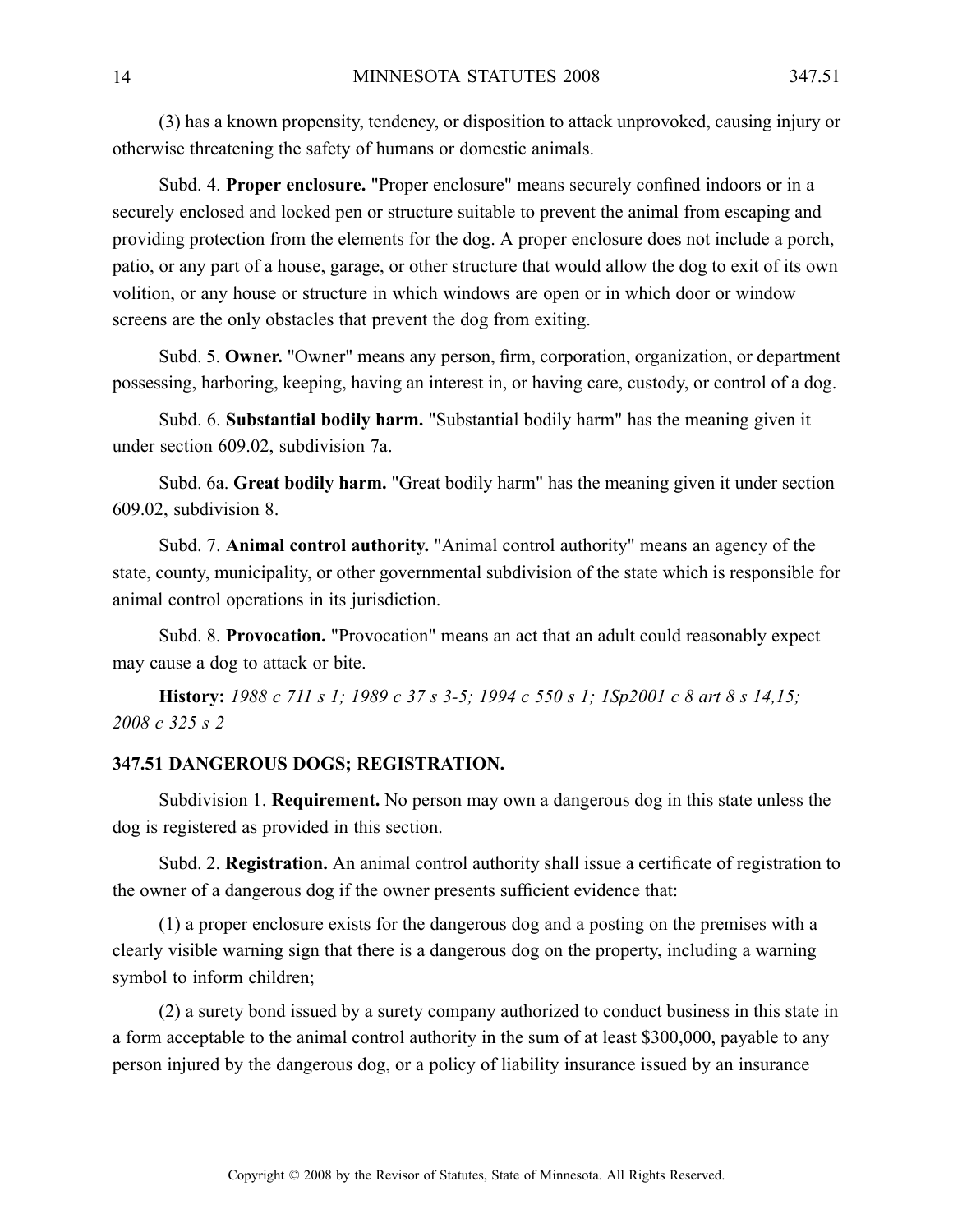company authorized to conduct business in this state in the amount of at least \$300,000, insuring the owner for any personal injuries inflicted by the dangerous dog;

(3) the owner has paid an annual fee of not more than \$500, in addition to any regular dog licensing fees, to obtain <sup>a</sup> certificate of registration for <sup>a</sup> dangerous dog under this section; and

(4) the owner has had microchip identification implanted in the dangerous dog as required under section 347.515.

Subd. 2a. **Warning symbol.** If an animal control authority issues <sup>a</sup> certificate of registration to the owner of <sup>a</sup> dangerous dog pursuan<sup>t</sup> to subdivision 2, the animal control authority must provide, for posting on the owner's property, <sup>a</sup> copy of <sup>a</sup> warning symbol to inform children that there is <sup>a</sup> dangerous dog on the property. The warning symbol must be the uniform symbol provided by the commissioner of public safety. The commissioner shall provide the number of copies of the warning symbol requested by the animal control authority and shall charge the animal control authority the actual cost of the warning symbols received. The animal control authority may charge the registrant <sup>a</sup> reasonable fee to cover its administrative costs and the cost of the warning symbol.

Subd. 3. **Fee.** The animal control authority may charge the owner an annual fee, in addition to any regular dog licensing fees, to obtain <sup>a</sup> certificate of registration for <sup>a</sup> dangerous dog under this section.

Subd. 3a. **Dangerous dog designation review.** Beginning six months after <sup>a</sup> dog is declared <sup>a</sup> dangerous dog, an owner may reques<sup>t</sup> annually that the animal control authority review the designation. The owner must provide evidence that the dog's behavior has changed due to the dog's age, neutering, environment, completion of obedience training that includes modification of aggressive behavior, or other factors. If the animal control authority finds sufficient evidence that the dog's behavior has changed, the authority may rescind the dangerous dog designation.

Subd. 4. **Law enforcement; exemption.** The provisions of this section do not apply to dangerous dogs used by law enforcement officials for police work.

Subd. 5. **Exemption.** Dogs may not be declared dangerous if the threat, injury, or damage was sustained by <sup>a</sup> person:

(1) who was committing, at the time, <sup>a</sup> willful trespass or other tort upon the premises occupied by the owner of the dog;

(2) who was provoking, tormenting, abusing, or assaulting the dog or who can be shown to have repeatedly, in the past, provoked, tormented, abused, or assaulted the dog; or

(3) who was committing or attempting to commit <sup>a</sup> crime.

Subd. 6. [Repealed, 1Sp2001 <sup>c</sup> 8 art 8 <sup>s</sup> 30]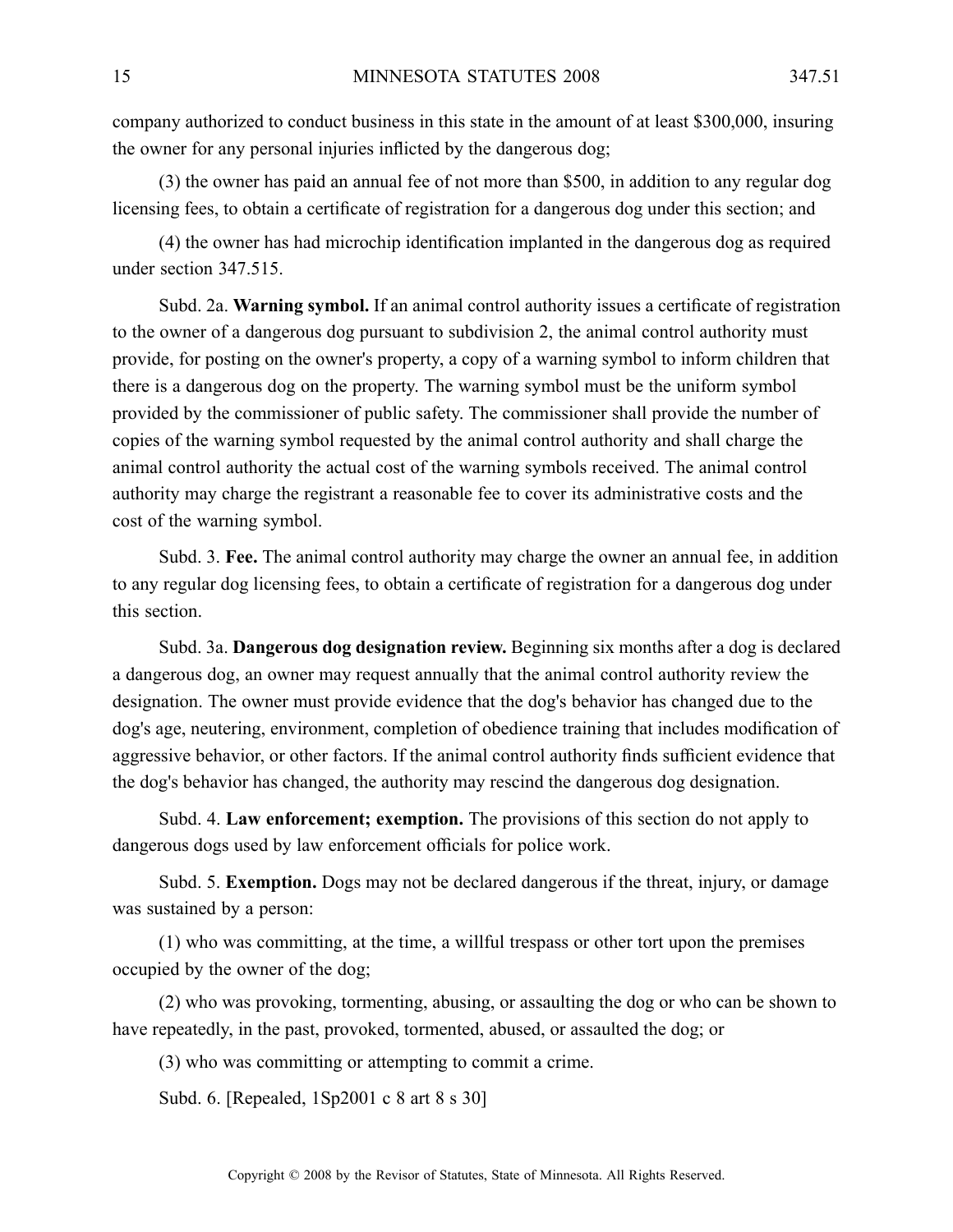Subd. 7. **Tag.** A dangerous dog registered under this section must have <sup>a</sup> standardized, easily identifiable tag identifying the dog as dangerous and containing the uniform dangerous dog symbol, affixed to the dog's collar at all times.

Subd. 8. **Local ordinances.** A statutory or home rule charter city, or a county, may not adopt an ordinance regulating dangerous or potentially dangerous dogs based solely on the specific breed of the dog. Ordinances inconsistent with this subdivision are void.

Subd. 9. **Contracted services.** An animal control authority may contract with another political subdivision or other person to provide the services required under sections 347.50 to 347.565. Notwithstanding any contract entered into under this subdivision, all fees collected under sections 347.50 to 347.54 shall be paid to the animal control authority and all certificates of registration must be issued in the name of the animal control authority.

History: 1988 c 711 s 2; 1989 c 37 s 6-10; 1991 c 195 s 1; 1994 c 550 s 2; 1997 c 187 art 3 *<sup>s</sup> 32; 1Sp2001 <sup>c</sup> 8 art 8 <sup>s</sup> 16-18; 2008 <sup>c</sup> 325 <sup>s</sup> 3-7*

# **347.515 MICROCHIP IDENTIFICATION.**

The owner of <sup>a</sup> dangerous or potentially dangerous dog must have <sup>a</sup> microchip implanted in the dog for identification, and the name of the microchip manufacturer and identification number of the microchip must be provided to the animal control authority. If the microchip is not implanted by the owner, it may be implanted by the animal control authority. In either case, all costs related to purchase and implantation of the microchip must be borne by the dog's owner.

**History:** *1Sp2001 <sup>c</sup> 8 art 8 <sup>s</sup> 19*

#### **347.52 DANGEROUS DOGS; REQUIREMENTS.**

(a) An owner of <sup>a</sup> dangerous dog shall keep the dog, while on the owner's property, in <sup>a</sup> proper enclosure. If the dog is outside the proper enclosure, the dog must be muzzled and restrained by <sup>a</sup> substantial chain or leash and under the physical restraint of <sup>a</sup> responsible person. The muzzle must be made in <sup>a</sup> manner that will preven<sup>t</sup> the dog from biting any person or animal but that will not cause injury to the dog or interfere with its vision or respiration.

(b) An owner of <sup>a</sup> dangerous dog must renew the registration of the dog annually until the dog is deceased. If the dog is removed from the jurisdiction, it must be registered as <sup>a</sup> dangerous dog in its new jurisdiction.

(c) An owner of <sup>a</sup> dangerous dog must notify the animal control authority in writing of the death of the dog or its transfer to <sup>a</sup> new location where the dog will reside within 30 days of the death or transfer, and must, if requested by the animal control authority, execute an affidavit under oath setting forth either the circumstances of the dog's death and disposition or the complete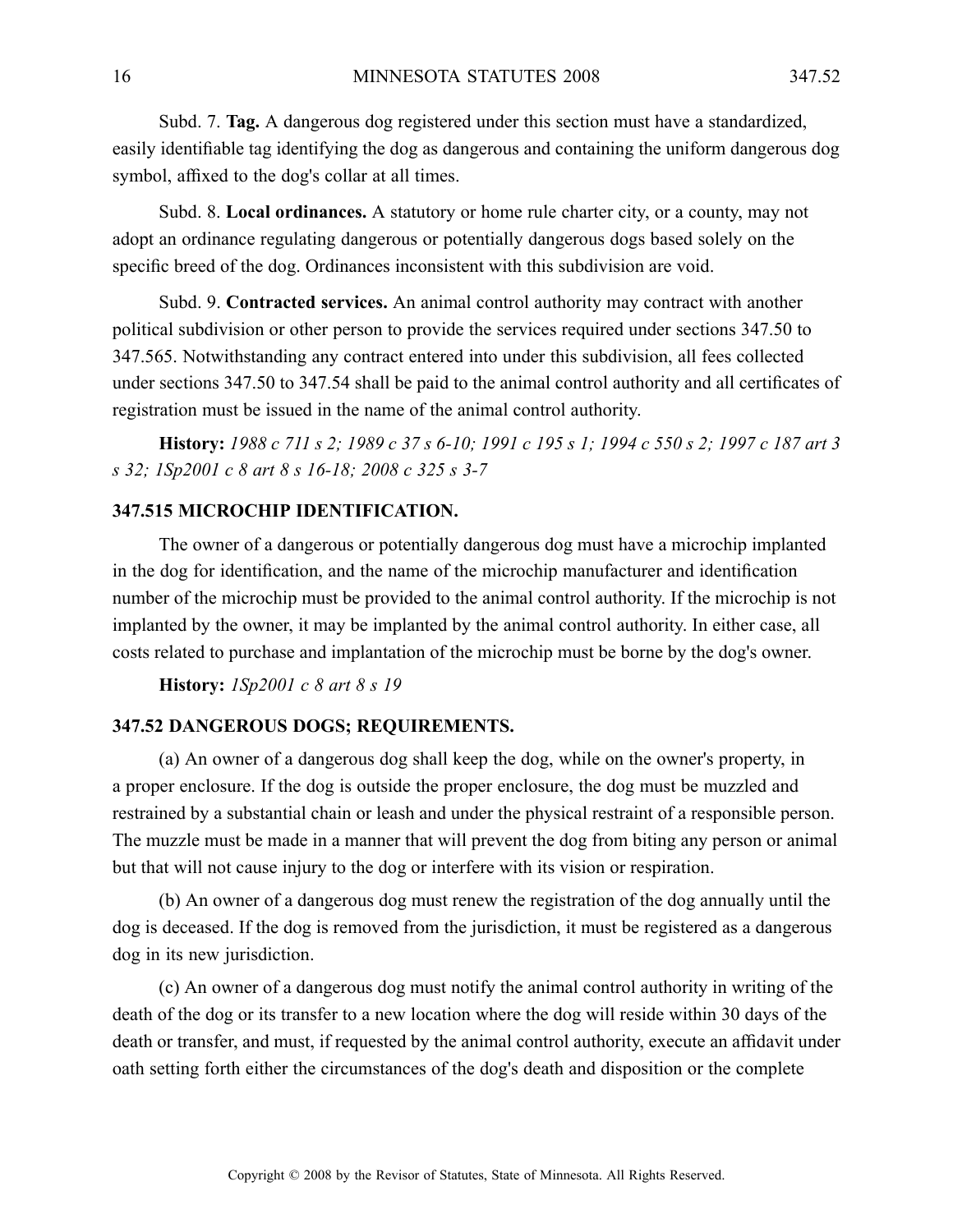name, address, and telephone number of the person to whom the dog has been transferred or the address where the dog has been relocated.

(d) An animal control authority shall require <sup>a</sup> dangerous dog to be sterilized at the owner's expense. If the owner does not have the animal sterilized within 30 days, the animal control authority shall seize the dog and have it sterilized at the owner's expense.

(e) A person who owns <sup>a</sup> dangerous dog and who rents property from another where the dog will reside must disclose to the property owner prior to entering the lease agreemen<sup>t</sup> and at the time of any lease renewal that the person owns <sup>a</sup> dangerous dog that will reside at the property.

(f) A person who transfers ownership of <sup>a</sup> dangerous dog must notify the new owner that the animal control authority has identified the dog as dangerous. The current owner must also notify the animal control authority in writing of the transfer of ownership and provide the animal control authority with the new owner's name, address, and telephone number.

**History:** *1988 <sup>c</sup> 711 <sup>s</sup> 3; 1Sp2001 <sup>c</sup> 8 art 8 <sup>s</sup> 20; 2008 <sup>c</sup> 325 <sup>s</sup> 8*

# **347.53 POTENTIALLY DANGEROUS AND DANGEROUS DOGS.**

Any statutory or home rule charter city, or any county, may regulate potentially dangerous and dangerous dogs. Except as provided in section 347.51, subdivision 8, nothing in sections 347.50 to 347.565 limits any restrictions that the local jurisdictions may place on owners of potentially dangerous or dangerous dogs.

**History:** *1988 <sup>c</sup> 711 <sup>s</sup> 4; 1989 <sup>c</sup> 37 <sup>s</sup> 11; 2008 <sup>c</sup> 325 <sup>s</sup> 9*

#### **347.54 CONFISCATION.**

Subdivision 1. **Seizure.** (a) The animal control authority having jurisdiction shall immediately seize any dangerous dog if:

(1) after 14 days after the owner has notice that the dog is dangerous, the dog is not validly registered under section 347.51;

(2) after 14 days after the owner has notice that the dog is dangerous, the owner does not secure the proper liability insurance or surety coverage as required under section 347.51, subdivision 2;

(3) the dog is not maintained in the proper enclosure;

(4) the dog is outside the proper enclosure and not under physical restraint of <sup>a</sup> responsible person as required under section 347.52; or

(5) the dog is not sterilized within 30 days, pursuan<sup>t</sup> to section 347.52, paragraph (d).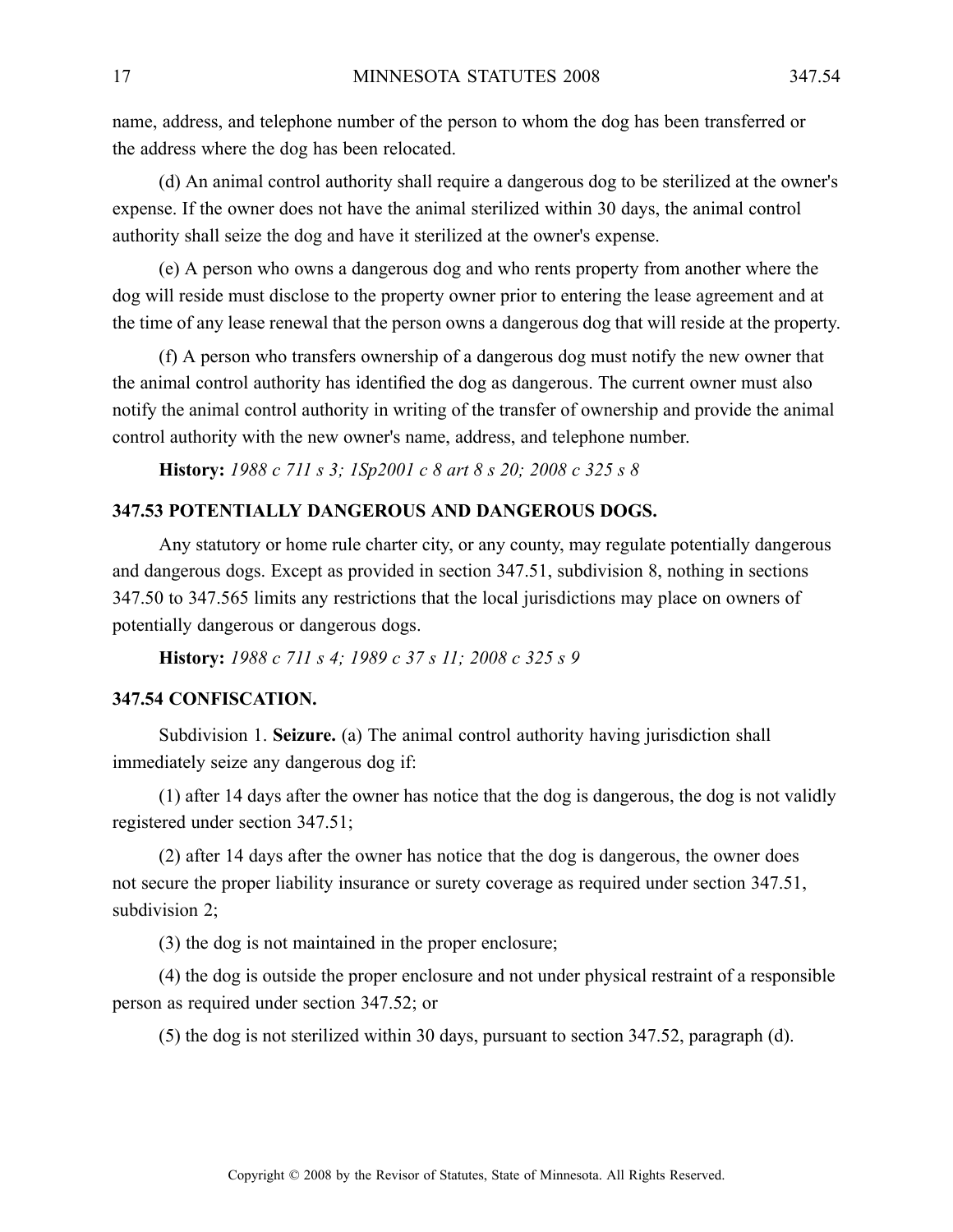(b) If an owner of <sup>a</sup> dog is convicted of <sup>a</sup> crime for which the dog was originally seized, the court may order that the dog be confiscated and destroyed in <sup>a</sup> proper and humane manner, and that the owner pay the costs incurred in confiscating, confining, and destroying the dog.

Subd. 2. **Reclaimed.** A dangerous dog seized under subdivision 1 may be reclaimed by the owner of the dog upon paymen<sup>t</sup> of impounding and boarding fees, and presenting proof to the appropriate animal control authority that the requirements of sections 347.51 and 347.52 will be met. A dog not reclaimed under this subdivision within seven days may be disposed of as provided under section 35.71, subdivision 3, and the owner is liable to the animal control authority for costs incurred in confining and disposing of the dog.

Subd. 3. **Subsequent offenses; seizure.** If <sup>a</sup> person has been convicted of <sup>a</sup> misdemeanor for violating <sup>a</sup> provision of section 347.51, 347.515, or 347.52, and the person is charged with <sup>a</sup> subsequent violation relating to the same dog, the dog must be seized by the animal control authority having jurisdiction. If the owner is convicted of the crime for which the dog was seized, the court shall order that the dog be destroyed in <sup>a</sup> proper and humane manner and the owner pay the cost of confining and destroying the animal. If the owner is not convicted and the dog is not reclaimed by the owner within seven days after the owner has been notified that the dog may be reclaimed, the dog may be disposed of as provided under section 35.71, subdivision 3.

**History:** *1988 <sup>c</sup> 711 <sup>s</sup> 5; 1989 <sup>c</sup> 37 <sup>s</sup> 12; 2008 <sup>c</sup> 325 <sup>s</sup> 10,11*

#### **347.541 DISPOSITION OF SEIZED ANIMALS.**

Subdivision 1. **Hearing.** The owner of any dog declared dangerous has the right to <sup>a</sup> hearing by an impartial hearing officer.

Subd. 2. **Security.** A person claiming an interest in a seized dog may prevent disposition of the dog by posting security in an amount sufficient to provide for the dog's actual cost of care and keeping. The security must be posted within seven days of the seizure inclusive of the date of the seizure.

Subd. 3. **Notice.** The authority declaring the dog dangerous shall give notice of this section by delivering or mailing it to the owner of the dog, or by posting <sup>a</sup> copy of it at the place where the dog is kept, or by delivering it to <sup>a</sup> person residing on the property, and telephoning, if possible. The notice must include:

(1) <sup>a</sup> description of the seized dog; the authority for and purpose of the dangerous dog declaration and seizure; the time, place, and circumstances under which the dog was declared dangerous; and the telephone number and contact person where the dog is kept;

(2) <sup>a</sup> statement that the owner of the dog may reques<sup>t</sup> <sup>a</sup> hearing concerning the dangerous dog declaration and, if applicable, prior potentially dangerous dog declarations for the dog, and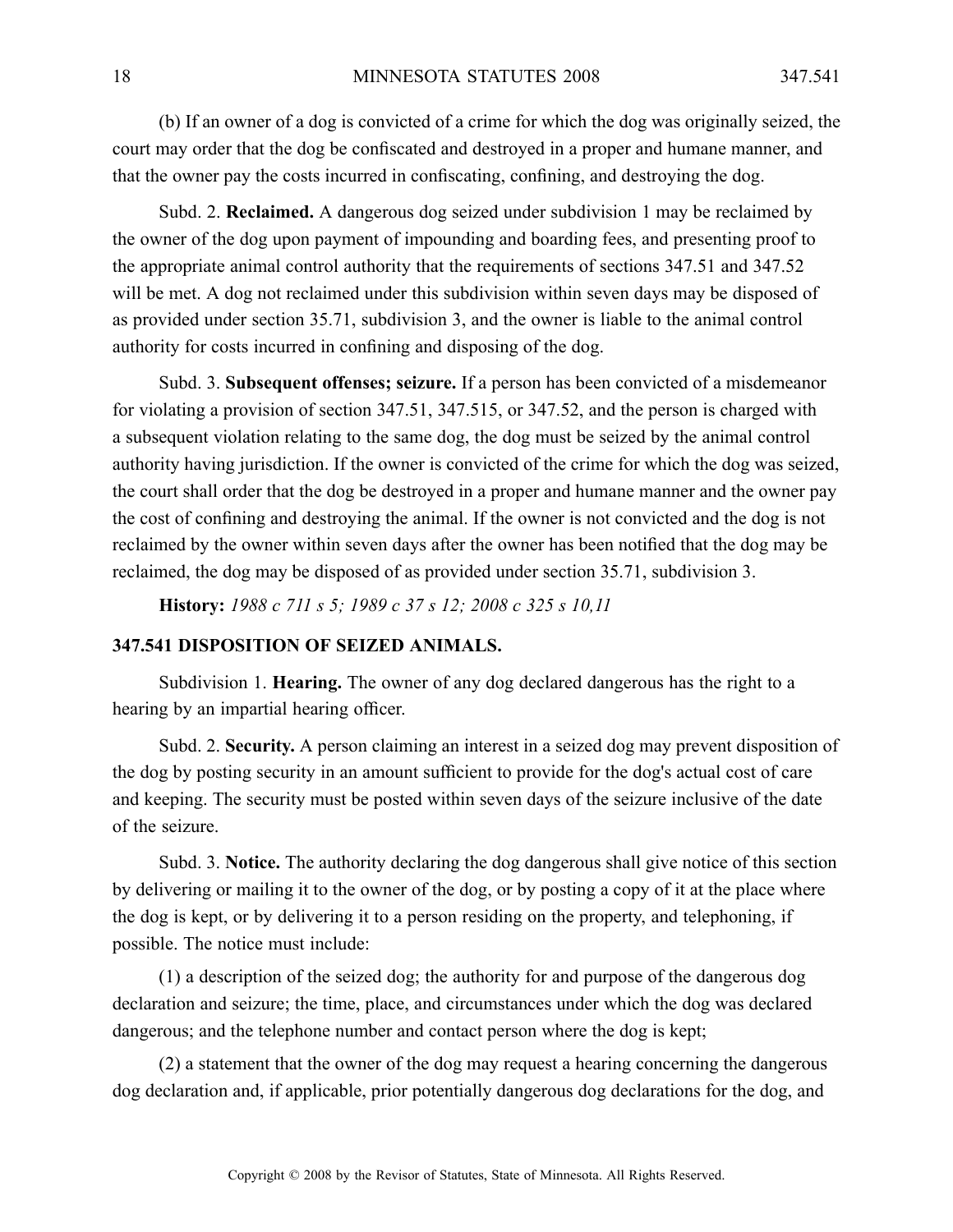that failure to do so within 14 days of the date of the notice will terminate the owner's right to <sup>a</sup> hearing under this section;

(3) <sup>a</sup> statement that if an appeal reques<sup>t</sup> is made within 14 days of the notice, the owner must immediately comply with the requirements of section 347.52, paragraphs (a) and (c), and until such time as the hearing officer issues an opinion;

(4) <sup>a</sup> statement that if the hearing officer affirms the dangerous dog declaration, the owner will have 14 days from receipt of that decision to comply with all other requirements of sections 347.51, 347.515, and 347.52;

(5) <sup>a</sup> form to reques<sup>t</sup> <sup>a</sup> hearing under this subdivision; and

(6) <sup>a</sup> statement that all actual costs of the care, keeping, and disposition of the dog are the responsibility of the person claiming an interest in the dog, excep<sup>t</sup> to the extent that <sup>a</sup> court or hearing officer finds that the seizure or impoundment was not substantially justified by law.

Subd. 4. **Right to hearing.** Any hearing must be held within 14 days of the reques<sup>t</sup> to determine the validity of the dangerous dog declaration. The hearing officer must be an impartial employee of the local governmen<sup>t</sup> or an impartial person retained by the local governmen<sup>t</sup> to conduct the hearing. In the event that the dangerous dog declaration is upheld by the hearing officer, actual expenses of the hearing up to <sup>a</sup> maximum of \$1,000 will be the responsibility of the dog's owner. The hearing officer shall issue <sup>a</sup> decision on the matter within ten days after the hearing. The decision must be delivered to the dog's owner by hand delivery or registered mail as soon as practical and <sup>a</sup> copy must be provided to the animal control authority.

**History:** *2008 <sup>c</sup> 325 <sup>s</sup> 12*

# **347.542 RESTRICTIONS.**

Subdivision 1. **Dog ownership prohibited.** Except as provided in subdivision 3, no person may own <sup>a</sup> dog if the person has:

(1) been convicted of <sup>a</sup> third or subsequent violation of section 347.51, 347.515, or 347.52;

- (2) been convicted of <sup>a</sup> violation under section 609.205, clause (4);
- (3) been convicted of <sup>a</sup> gross misdemeanor under section 609.226, subdivision 1;
- (4) been convicted of <sup>a</sup> violation under section 609.226, subdivision 2; or

(5) had <sup>a</sup> dog ordered destroyed under section 347.56 and been convicted of one or more violations of section 347.51, 346.515, 347.52, or 609.226, subdivision 2.

Subd. 2. **Household members.** If any member of <sup>a</sup> household is prohibited from owning <sup>a</sup> dog in subdivision 1, unless specifically approved with or without restrictions by an animal control authority, no person in the household is permitted to own <sup>a</sup> dog.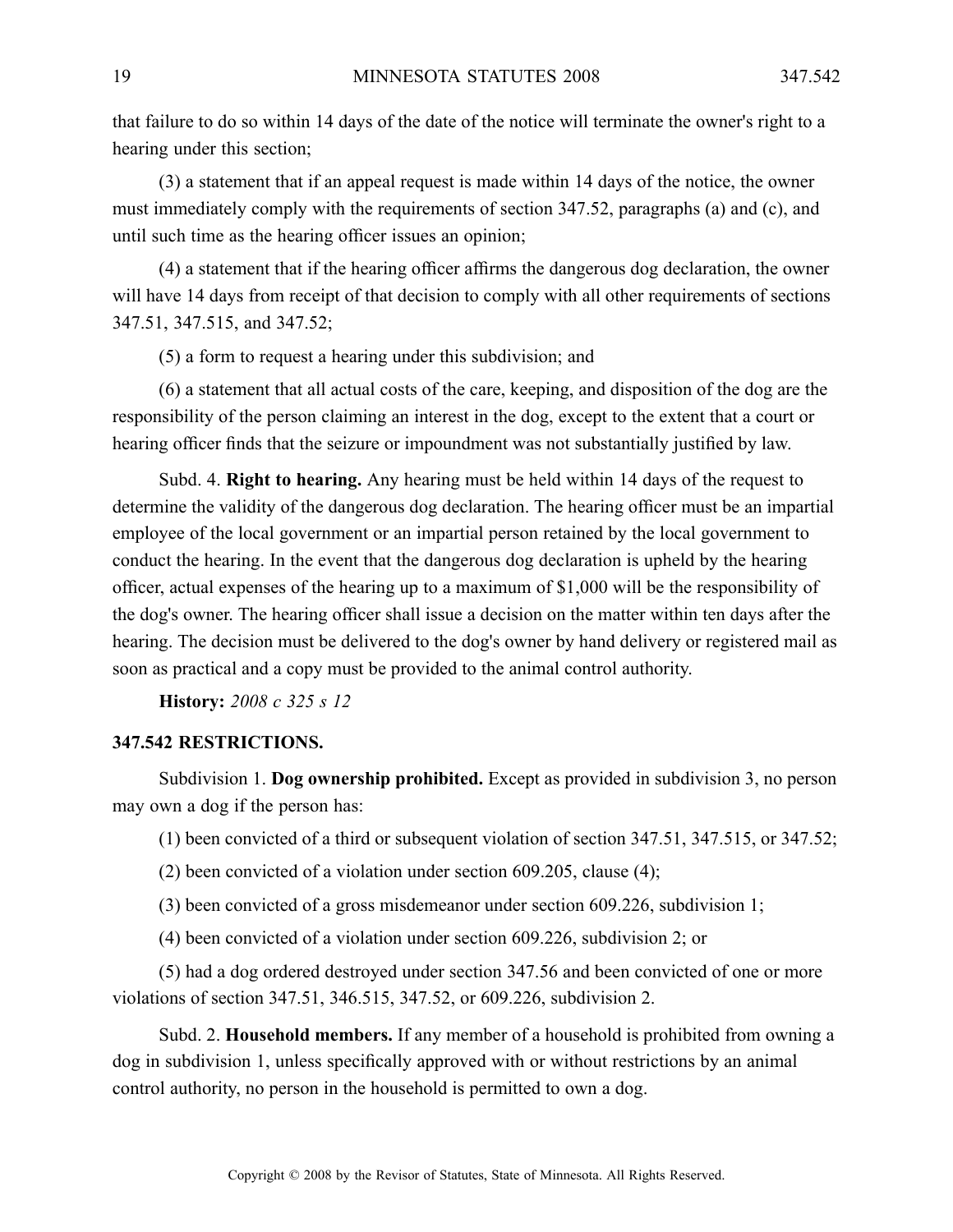Subd. 3. **Dog ownership prohibition review.** Beginning three years after <sup>a</sup> conviction under subdivision 1 that prohibits <sup>a</sup> person from owning <sup>a</sup> dog, and annually thereafter, the person may reques<sup>t</sup> that the animal control authority review the prohibition. The animal control authority may consider such facts as the seriousness of the violation or violations that led to the prohibition, any criminal convictions, or other facts that the animal control authority deems appropriate. The animal control authority may rescind the prohibition entirely or rescind it with limitations. The animal control authority also may establish conditions <sup>a</sup> person must meet before the prohibition is rescinded, including, but not limited to, successfully completing dog training or dog handling courses. If the animal control authority rescinds <sup>a</sup> person's prohibition and the person subsequently fails to comply with any limitations imposed by the animal control authority or the person is convicted of any animal violation involving unprovoked bites or dog attacks, the animal control authority may permanently prohibit the person from owning <sup>a</sup> dog in this state.

**History:** *2008 <sup>c</sup> 325 <sup>s</sup> 13*

### **347.55 PENALTY.**

(a) A person who violates <sup>a</sup> provision of section 347.51, 347.515, or 347.52 is guilty of <sup>a</sup> misdemeanor.

(b) It is <sup>a</sup> misdemeanor to remove <sup>a</sup> microchip from <sup>a</sup> dangerous or potentially dangerous dog, to fail to renew the registration of <sup>a</sup> dangerous dog, to fail to account for <sup>a</sup> dangerous dog's death or change of location where the dog will reside, to sign <sup>a</sup> false affidavit with respec<sup>t</sup> to <sup>a</sup> dangerous dog's death or change of location where the dog will reside, or to fail to disclose ownership of <sup>a</sup> dangerous dog to <sup>a</sup> property owner from whom the person rents property.

(c) A person who is convicted of <sup>a</sup> second or subsequent violation of paragraph (a) or (b) is guilty of <sup>a</sup> gross misdemeanor.

(d) An owner who violates section 347.542, subdivision 1, is guilty of <sup>a</sup> gross misdemeanor.

(e) Any household member who knowingly violates section 347.542, subdivision 2, is guilty of <sup>a</sup> gross misdemeanor.

**History:** *1988 <sup>c</sup> 711 <sup>s</sup> 7; 1Sp2001 <sup>c</sup> 8 art 8 <sup>s</sup> 21; 2008 <sup>c</sup> 325 <sup>s</sup> 14*

# **347.56 DESTRUCTION OF DOG IN CERTAIN CIRCUMSTANCES.**

Subdivision 1. **Circumstances.** Notwithstanding sections 347.51 to 347.55, <sup>a</sup> dog may be destroyed in <sup>a</sup> proper and humane manner by the animal control authority if the dog:

(1) inflicted substantial or grea<sup>t</sup> bodily harm on <sup>a</sup> human on public or private property without provocation;

(2) inflicted multiple bites on <sup>a</sup> human on public or private property without provocation;